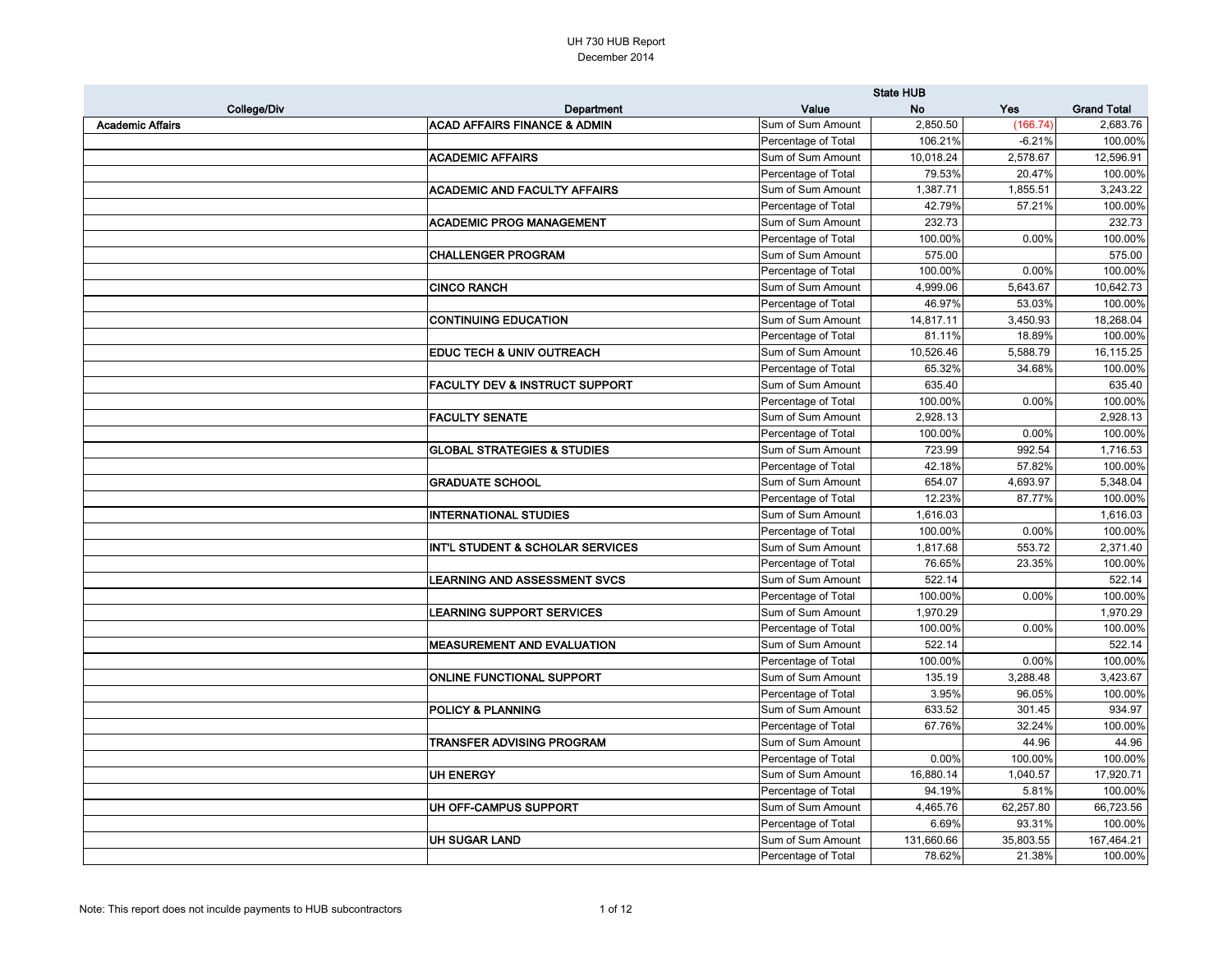|                                   |                                                     | <b>State HUB</b>    |              |            |                    |
|-----------------------------------|-----------------------------------------------------|---------------------|--------------|------------|--------------------|
| <b>College/Div</b>                | Department                                          | Value               | <b>No</b>    | Yes        | <b>Grand Total</b> |
| <b>Academic Affairs</b>           | <b>UNDERGRADUATE SCHOLARS</b>                       | Sum of Sum Amount   | 1,662.64     |            | 1,662.64           |
|                                   |                                                     | Percentage of Total | 100.00%      | 0.00%      | 100.00%            |
|                                   | <b>UNDERGRADUATE STUDIES</b>                        | Sum of Sum Amount   | 6,945.81     |            | 6,945.81           |
|                                   |                                                     | Percentage of Total | 100.00%      | 0.00%      | 100.00%            |
|                                   | UNIVERSITY TESTING SERVICES                         | Sum of Sum Amount   | 1,603.82     |            | 1,603.82           |
|                                   |                                                     | Percentage of Total | 100.00%      | 0.00%      | 100.00%            |
|                                   | <b>WRITING CENTER</b>                               | Sum of Sum Amount   | 427.62       |            | 427.62             |
|                                   |                                                     | Percentage of Total | 100.00%      | 0.00%      | 100.00%            |
| <b>Administration and Finance</b> | <b>ADMINISTRATION &amp; FINANCE</b>                 | Sum of Sum Amount   | 1,605.38     | 509.06     | 2,114.44           |
|                                   |                                                     | Percentage of Total | 75.92%       | 24.08%     | 100.00%            |
|                                   | <b>AUXILIARY SERVICES OPERATIONS</b>                | Sum of Sum Amount   | 31,837.59    | 992.96     | 32,830.55          |
|                                   |                                                     | Percentage of Total | 96.98%       | 3.02%      | 100.00%            |
|                                   | <b>BUDGET</b>                                       | Sum of Sum Amount   | 387.17       |            | 387.17             |
|                                   |                                                     | Percentage of Total | 100.00%      | 0.00%      | 100.00%            |
|                                   | <b>BUSINESS SERVICES</b>                            | Sum of Sum Amount   | 313.86       | 54.56      | 368.42             |
|                                   |                                                     | Percentage of Total | 85.19%       | 14.81%     | 100.00%            |
|                                   | <b>BUSINESS SERVICES PLANTOPS</b>                   | Sum of Sum Amount   | 3,454.03     | 826.77     | 4,280.80           |
|                                   |                                                     | Percentage of Total | 80.69%       | 19.31%     | 100.00%            |
|                                   | <b>CENTRAL FACILITY SERVICES</b>                    | Sum of Sum Amount   | 6,844.98     | 1,869.04   | 8,714.02           |
|                                   |                                                     | Percentage of Total | 78.55%       | 21.45%     | 100.00%            |
|                                   | <b>COUGAR CARD</b>                                  | Sum of Sum Amount   | 4,177.13     | 464.03     | 4,641.16           |
|                                   |                                                     | Percentage of Total | 90.00%       | 10.00%     | 100.00%            |
|                                   | <b>EMERGENCY MANAGEMENT</b>                         | Sum of Sum Amount   | 82.30        |            | 82.30              |
|                                   |                                                     | Percentage of Total | 100.00%      | 0.00%      | 100.00%            |
|                                   | <b>ENTERPRISE SYSTEMS</b>                           | Sum of Sum Amount   | 591,058.52   | 21,077.76  | 612,136.28         |
|                                   |                                                     | Percentage of Total | 96.56%       | 3.44%      | 100.00%            |
|                                   | <b>ENV HEALTH &amp; LIFE SAFETY</b>                 | Sum of Sum Amount   | 3,169.62     | 302.53     | 3,472.15           |
|                                   |                                                     | Percentage of Total | 91.29%       | 8.71%      | 100.00%            |
|                                   | <b>FACILITIES MANAGEMENT</b>                        | Sum of Sum Amount   | 39,108.33    | 69,896.29  | 109,004.62         |
|                                   |                                                     | Percentage of Total | 35.88%       | 64.12%     | 100.00%            |
|                                   | <b>FACILITIES OPERATION &amp; MAINT</b>             | Sum of Sum Amount   | 36,955.32    | 3,455.43   | 40,410.75          |
|                                   |                                                     | Percentage of Total | 91.45%       | 8.55%      | 100.00%            |
|                                   | <b>FACILITIES PLANNING &amp; CONSTRUCTION</b>       | Sum of Sum Amount   | 7,789,056.60 | 430,825.43 | 8,219,882.03       |
|                                   |                                                     | Percentage of Total | 94.76%       | 5.24%      | 100.00%            |
|                                   | <b>FINANCE-A&amp;F</b>                              | Sum of Sum Amount   | 2,460.29     | 667.97     | 3,128.26           |
|                                   |                                                     | Percentage of Total | 78.65%       | 21.35%     | 100.00%            |
|                                   | <b>HIGH PERFORMANCE &amp; COMPUTING &amp; NETWK</b> | Sum of Sum Amount   | 2,678.50     |            | 2,678.50           |
|                                   |                                                     | Percentage of Total | 100.00%      | 0.00%      | 100.00%            |
|                                   | <b>HUMAN RESOURCES</b>                              | Sum of Sum Amount   | 1,389.51     | 5,466.46   | 6,855.97           |
|                                   |                                                     | Percentage of Total | 20.27%       | 79.73%     | 100.00%            |
|                                   | <b>INST - BUSINESS SERVICES</b>                     | Sum of Sum Amount   | 80,258.16    |            | 80,258.16          |
|                                   |                                                     | Percentage of Total | 100.00%      | 0.00%      | 100.00%            |
|                                   | <b>INST - FINANCE</b>                               | Sum of Sum Amount   | 136,501.61   |            | 136,501.61         |
|                                   |                                                     | Percentage of Total | 100.00%      | 0.00%      | 100.00%            |
|                                   | <b>KUHA RADIO</b>                                   | Sum of Sum Amount   | 6,851.19     | 825.75     | 7,676.94           |
|                                   |                                                     | Percentage of Total | 89.24%       | 10.76%     | 100.00%            |
|                                   |                                                     |                     |              |            |                    |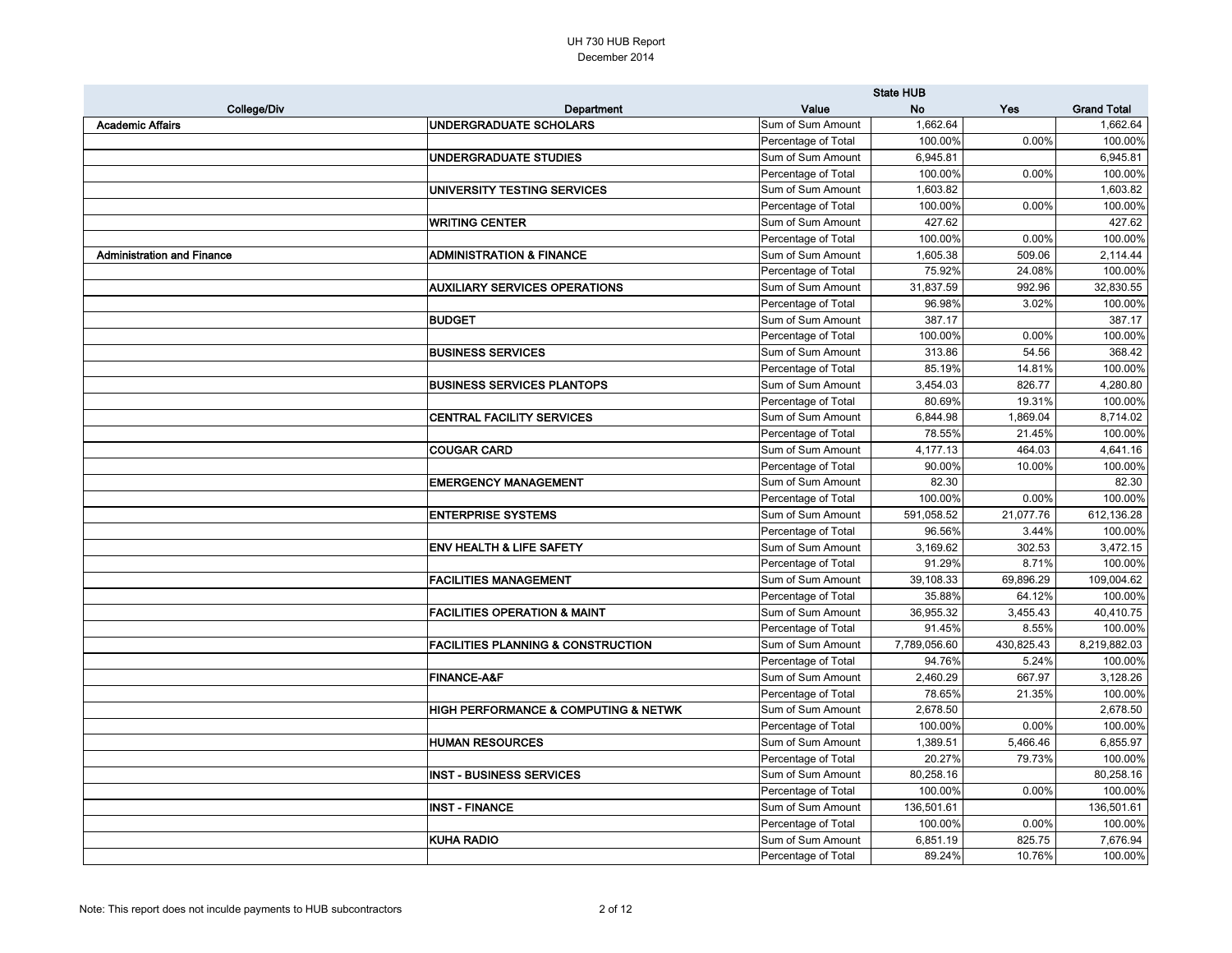|                                   |                                                | <b>State HUB</b>    |            |            |                    |
|-----------------------------------|------------------------------------------------|---------------------|------------|------------|--------------------|
| College/Div                       | Department                                     | Value               | <b>No</b>  | Yes        | <b>Grand Total</b> |
| <b>Administration and Finance</b> | <b>KUHF RADIO</b>                              | Sum of Sum Amount   | 84,083.55  | 8,255.68   | 92,339.23          |
|                                   |                                                | Percentage of Total | 91.06%     | 8.94%      | 100.00%            |
|                                   | <b>MINOR AND PLANNED PROJECTS</b>              | Sum of Sum Amount   | 473,284.14 | 78,189.74  | 551,473.88         |
|                                   |                                                | Percentage of Total | 85.82%     | 14.18%     | 100.00%            |
|                                   | <b>MINOR IN-HOUSE CONSTRUCTION</b>             | Sum of Sum Amount   | 22,361.10  | 21,022.00  | 43,383.10          |
|                                   |                                                | Percentage of Total | 51.54%     | 48.46%     | 100.00%            |
|                                   | <b>NORTH ZONE CUSTODIAL</b>                    | Sum of Sum Amount   | 1,575.30   | 80.00      | 1,655.30           |
|                                   |                                                | Percentage of Total | 95.17%     | 4.83%      | 100.00%            |
|                                   | <b>PARKING &amp; TRANSPORTATION OPERATIONS</b> | Sum of Sum Amount   | 241,591.16 | 10,409.13  | 252,000.29         |
|                                   |                                                | Percentage of Total | 95.87%     | 4.13%      | 100.00%            |
|                                   | <b>PHY PLANT-AUTOMOTIVE</b>                    | Sum of Sum Amount   | 19,372.52  | 3,521.37   | 22,893.89          |
|                                   |                                                | Percentage of Total | 84.62%     | 15.38%     | 100.00%            |
|                                   | <b>PHY PLANT-GROUNDS MAINT</b>                 | Sum of Sum Amount   | 3,794.70   |            | 3,794.70           |
|                                   |                                                | Percentage of Total | 100.00%    | 0.00%      | 100.00%            |
|                                   | <b>PHY PLANT-SOLID WASTE</b>                   | Sum of Sum Amount   | 27,223.53  |            | 27,223.53          |
|                                   |                                                | Percentage of Total | 100.00%    | 0.00%      | 100.00%            |
|                                   | <b>PHYSICAL PLANT</b>                          | Sum of Sum Amount   | 95,949.64  | 408,791.43 | 504,741.07         |
|                                   |                                                | Percentage of Total | 19.01%     | 80.99%     | 100.00%            |
|                                   | POLICE                                         | Sum of Sum Amount   | 19,756.63  | 1,007.30   | 20,763.93          |
|                                   |                                                | Percentage of Total | 95.15%     | 4.85%      | 100.00%            |
|                                   | <b>POSTAL SERVICES OPERATIONS</b>              | Sum of Sum Amount   | 8,640.76   | 1,300.90   | 9,941.66           |
|                                   |                                                | Percentage of Total | 86.91%     | 13.09%     | 100.00%            |
|                                   | <b>PRINTING OPERATIONS</b>                     | Sum of Sum Amount   | 10,465.59  | 407.14     | 10,872.73          |
|                                   |                                                | Percentage of Total | 96.26%     | 3.74%      | 100.00%            |
|                                   | <b>PROJECT MANAGEMENT</b>                      | Sum of Sum Amount   | 4,960.00   |            | 4,960.00           |
|                                   |                                                | Percentage of Total | 100.00%    | 0.00%      | 100.00%            |
|                                   | <b>PUBLIC SAFETY SYSTEMS</b>                   | Sum of Sum Amount   | 595.90     |            | 595.90             |
|                                   |                                                | Percentage of Total | 100.00%    | 0.00%      | 100.00%            |
|                                   | <b>RISK MANAGEMENT</b>                         | Sum of Sum Amount   | 4,515.00   | 1,687.03   | 6,202.03           |
|                                   |                                                | Percentage of Total | 72.80%     | 27.20%     | 100.00%            |
|                                   | <b>SERVICE LEVEL AGREEMENT</b>                 | Sum of Sum Amount   |            | 262,718.03 | 262,718.03         |
|                                   |                                                | Percentage of Total | 0.00%      | 100.00%    | 100.00%            |
|                                   | <b>STUDENT FINANCIAL SERVICES</b>              | Sum of Sum Amount   | 23,282.95  | 986.73     | 24,269.68          |
|                                   |                                                | Percentage of Total | 95.93%     | 4.07%      | 100.00%            |
|                                   | <b>TECHNOLOGY SERVICES &amp; SUPPORT</b>       | Sum of Sum Amount   | 259,630.33 | 38,921.55  | 298,551.88         |
|                                   |                                                | Percentage of Total | 86.96%     | 13.04%     | 100.00%            |
|                                   | TV PUBLIC BROADCASTING                         | Sum of Sum Amount   | 111,436.69 | 64,443.86  | 175,880.55         |
|                                   |                                                | Percentage of Total | 63.36%     | 36.64%     | 100.00%            |
|                                   | UH SPORTS & ENTERTAINMENT SVC                  | Sum of Sum Amount   | 1,651.73   |            | 1,651.73           |
|                                   |                                                | Percentage of Total | 100.00%    | 0.00%      | 100.00%            |
|                                   | UIT SECURITY                                   | Sum of Sum Amount   | 627.45     |            | 627.45             |
|                                   |                                                | Percentage of Total | 100.00%    | 0.00%      | 100.00%            |
|                                   | UNIV INFORMATION TECH PROJECTS                 | Sum of Sum Amount   | 400.62     | 3,876.92   | 4,277.54           |
|                                   |                                                | Percentage of Total | 9.37%      | 90.63%     | 100.00%            |
|                                   | UNIVERSITY INFORMATION TECHNOLOGY              | Sum of Sum Amount   | 1,871.91   |            | 1,871.91           |
|                                   |                                                | Percentage of Total | 100.00%    | 0.00%      | 100.00%            |
|                                   |                                                |                     |            |            |                    |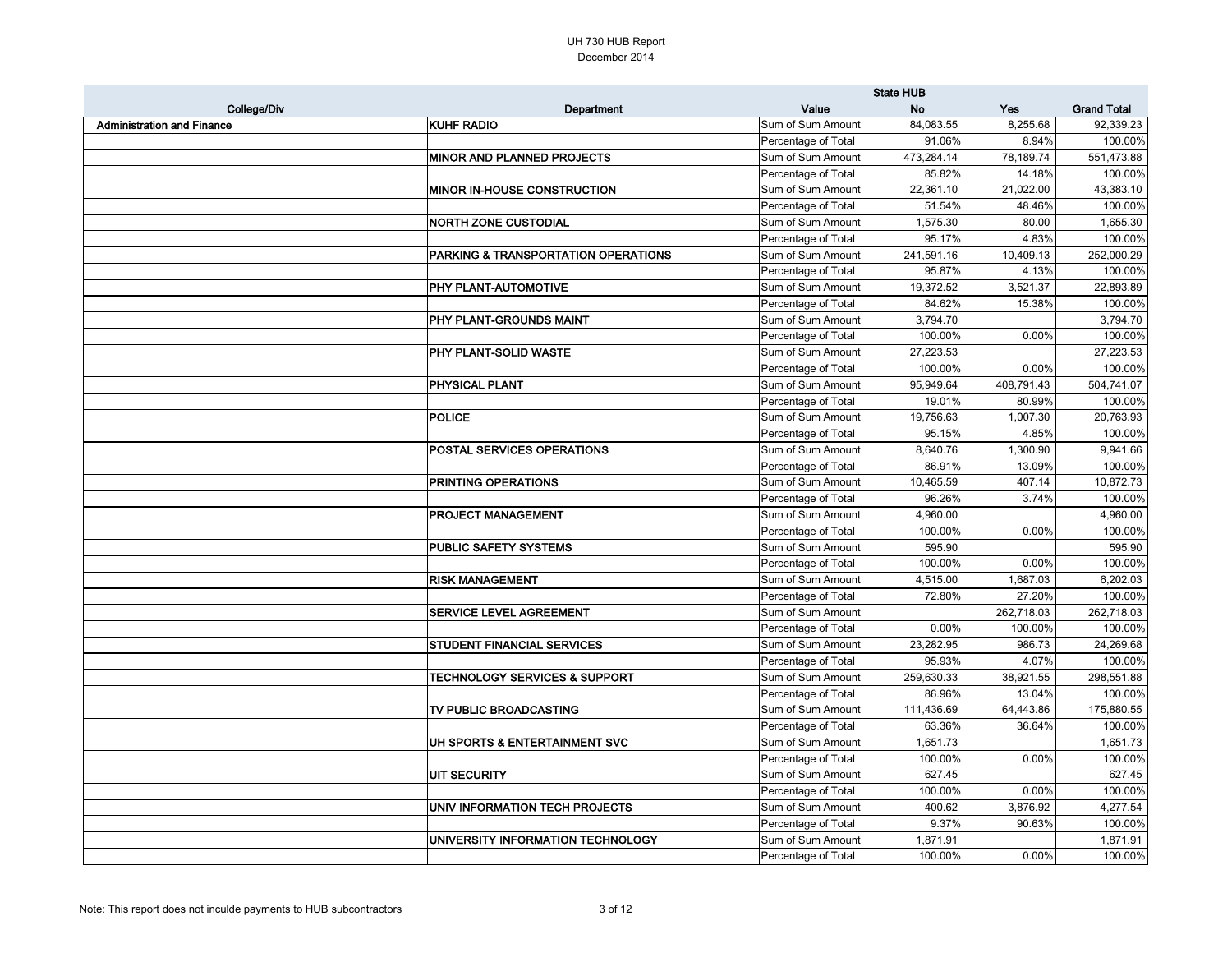| <b>Grand Total</b><br>College/Div<br>Value<br><b>No</b><br>Yes<br>Department<br><b>DEAN, ARCHITECTURE</b><br>45,491.72<br>986.34<br>Architecture<br>Sum of Sum Amount<br>Percentage of Total<br>97.88%<br>2.12%<br><b>Business Administration</b><br><b>ACCOUNTANCY AND TAXATION</b><br>Sum of Sum Amount<br>8,414.74<br>401.34<br>Percentage of Total<br>95.45%<br>4.55%<br><b>ACCOUNTING CERTIFICATE PROGRAM</b><br>Sum of Sum Amount<br>205.28<br>127.52<br>Percentage of Total<br>61.68%<br>38.32%<br><b>BAUER CAREER SERVICES CTR</b><br>Sum of Sum Amount<br>11,207.44<br>205.23<br>Percentage of Total<br>98.20%<br>1.80%<br><b>BAUER COMMUNICATIONS</b><br>Sum of Sum Amount<br>32,236.06<br>1,728.20<br>Percentage of Total<br>5.09%<br>94.91%<br><b>BAUER DIVISION OF TECHNOLOGY</b><br>Sum of Sum Amount<br>4,585.60<br>5,407.89<br>45.89%<br>54.11%<br>Percentage of Total<br><b>BAUER EXTERNAL RELATIONS DEPT</b><br>Sum of Sum Amount<br>54.93<br>87.16<br>Percentage of Total<br>38.66%<br>61.34%<br><b>BAUER GRADUATE PROFESSIONAL PROGRAMS</b><br>3,896.55<br>Sum of Sum Amount<br>813.21<br>82.73%<br>17.27%<br>Percentage of Total<br><b>BAUER MARKETING INITIATIVES</b><br>6,198.17<br>Sum of Sum Amount<br>100.00%<br>0.00%<br>Percentage of Total<br><b>CTR FOR EXECUTIVE DEVELOPMENT</b><br>Sum of Sum Amount<br>2,222.54<br>2,222.54<br>100.00%<br>0.00%<br>Percentage of Total<br><b>DEAN'S OFFICE, BAUER COLLEGE</b><br>Sum of Sum Amount<br>100,744.11<br>15,811.84<br>13.57%<br>Percentage of Total<br>86.43%<br><b>DECISION AND INFORMATION SCIEN</b><br>Sum of Sum Amount<br>745.69<br>45.15<br>Percentage of Total<br>5.71%<br>94.29%<br><b>EXECUTIVE DEGREE PROGRAMS</b><br>Sum of Sum Amount<br>11,685.18<br>5,402.53<br>Percentage of Total<br>68.38%<br>31.62%<br><b>FINANCE-BAUER COLLEGE</b><br>Sum of Sum Amount<br>849.11<br>13.07<br>Percentage of Total<br>98.48%<br>1.52%<br>MANAGEMENT-BAUER COLLEGE<br>Sum of Sum Amount<br>1,301.09<br>582.34<br>69.08%<br>30.92%<br>Percentage of Total<br><b>MARKETING-BAUER COLLEGE</b><br>Sum of Sum Amount<br>1,469.97<br>59.92<br>Percentage of Total<br>96.08%<br>3.92%<br>Sum of Sum Amount<br><b>SALES EXCELLENCE INSTITUTE</b><br>21,670.68<br>4,864.50<br>Percentage of Total<br>81.67%<br>18.33%<br>Sum of Sum Amount<br>40,816.91<br><b>SMALL BUSINESS DEV CENTER</b><br>3,683.85<br>Percentage of Total<br>91.72%<br>8.28%<br>Sum of Sum Amount<br>UNDERGRAD BUSINESS PROG<br>3,692.28<br>2,326.66<br>Percentage of Total<br>61.34%<br>38.66%<br><b>WOLFF CTR FOR ENTREPRENEURSHIP</b><br>Sum of Sum Amount<br>2,515.75<br>406.30<br>Percentage of Total<br>86.10%<br>13.90%<br><b>BASEBALL</b><br>Sum of Sum Amount<br>7,163.47<br><b>Chancellor/President</b><br>Percentage of Total<br>0.00%<br>100.00%<br>Sum of Sum Amount<br><b>COMMUNITY RELATIONS &amp; INST ACCESS</b><br>251.66<br>Percentage of Total<br>100.00%<br>0.00%<br><b>FOOTBALL</b><br>Sum of Sum Amount<br>39,200.06<br>Percentage of Total<br>100.00%<br>0.00% |  | <b>State HUB</b> |  |            |  |
|---------------------------------------------------------------------------------------------------------------------------------------------------------------------------------------------------------------------------------------------------------------------------------------------------------------------------------------------------------------------------------------------------------------------------------------------------------------------------------------------------------------------------------------------------------------------------------------------------------------------------------------------------------------------------------------------------------------------------------------------------------------------------------------------------------------------------------------------------------------------------------------------------------------------------------------------------------------------------------------------------------------------------------------------------------------------------------------------------------------------------------------------------------------------------------------------------------------------------------------------------------------------------------------------------------------------------------------------------------------------------------------------------------------------------------------------------------------------------------------------------------------------------------------------------------------------------------------------------------------------------------------------------------------------------------------------------------------------------------------------------------------------------------------------------------------------------------------------------------------------------------------------------------------------------------------------------------------------------------------------------------------------------------------------------------------------------------------------------------------------------------------------------------------------------------------------------------------------------------------------------------------------------------------------------------------------------------------------------------------------------------------------------------------------------------------------------------------------------------------------------------------------------------------------------------------------------------------------------------------------------------------------------------------------------------------------------------------------------------------------------------------------------------------------------------------------------------------------------------------------------------------------------------------------------------------------------------------------------------------------------------------------------------|--|------------------|--|------------|--|
|                                                                                                                                                                                                                                                                                                                                                                                                                                                                                                                                                                                                                                                                                                                                                                                                                                                                                                                                                                                                                                                                                                                                                                                                                                                                                                                                                                                                                                                                                                                                                                                                                                                                                                                                                                                                                                                                                                                                                                                                                                                                                                                                                                                                                                                                                                                                                                                                                                                                                                                                                                                                                                                                                                                                                                                                                                                                                                                                                                                                                                 |  |                  |  |            |  |
|                                                                                                                                                                                                                                                                                                                                                                                                                                                                                                                                                                                                                                                                                                                                                                                                                                                                                                                                                                                                                                                                                                                                                                                                                                                                                                                                                                                                                                                                                                                                                                                                                                                                                                                                                                                                                                                                                                                                                                                                                                                                                                                                                                                                                                                                                                                                                                                                                                                                                                                                                                                                                                                                                                                                                                                                                                                                                                                                                                                                                                 |  |                  |  | 46,478.06  |  |
|                                                                                                                                                                                                                                                                                                                                                                                                                                                                                                                                                                                                                                                                                                                                                                                                                                                                                                                                                                                                                                                                                                                                                                                                                                                                                                                                                                                                                                                                                                                                                                                                                                                                                                                                                                                                                                                                                                                                                                                                                                                                                                                                                                                                                                                                                                                                                                                                                                                                                                                                                                                                                                                                                                                                                                                                                                                                                                                                                                                                                                 |  |                  |  | 100.00%    |  |
|                                                                                                                                                                                                                                                                                                                                                                                                                                                                                                                                                                                                                                                                                                                                                                                                                                                                                                                                                                                                                                                                                                                                                                                                                                                                                                                                                                                                                                                                                                                                                                                                                                                                                                                                                                                                                                                                                                                                                                                                                                                                                                                                                                                                                                                                                                                                                                                                                                                                                                                                                                                                                                                                                                                                                                                                                                                                                                                                                                                                                                 |  |                  |  | 8,816.08   |  |
|                                                                                                                                                                                                                                                                                                                                                                                                                                                                                                                                                                                                                                                                                                                                                                                                                                                                                                                                                                                                                                                                                                                                                                                                                                                                                                                                                                                                                                                                                                                                                                                                                                                                                                                                                                                                                                                                                                                                                                                                                                                                                                                                                                                                                                                                                                                                                                                                                                                                                                                                                                                                                                                                                                                                                                                                                                                                                                                                                                                                                                 |  |                  |  | 100.00%    |  |
|                                                                                                                                                                                                                                                                                                                                                                                                                                                                                                                                                                                                                                                                                                                                                                                                                                                                                                                                                                                                                                                                                                                                                                                                                                                                                                                                                                                                                                                                                                                                                                                                                                                                                                                                                                                                                                                                                                                                                                                                                                                                                                                                                                                                                                                                                                                                                                                                                                                                                                                                                                                                                                                                                                                                                                                                                                                                                                                                                                                                                                 |  |                  |  | 332.80     |  |
|                                                                                                                                                                                                                                                                                                                                                                                                                                                                                                                                                                                                                                                                                                                                                                                                                                                                                                                                                                                                                                                                                                                                                                                                                                                                                                                                                                                                                                                                                                                                                                                                                                                                                                                                                                                                                                                                                                                                                                                                                                                                                                                                                                                                                                                                                                                                                                                                                                                                                                                                                                                                                                                                                                                                                                                                                                                                                                                                                                                                                                 |  |                  |  | 100.00%    |  |
|                                                                                                                                                                                                                                                                                                                                                                                                                                                                                                                                                                                                                                                                                                                                                                                                                                                                                                                                                                                                                                                                                                                                                                                                                                                                                                                                                                                                                                                                                                                                                                                                                                                                                                                                                                                                                                                                                                                                                                                                                                                                                                                                                                                                                                                                                                                                                                                                                                                                                                                                                                                                                                                                                                                                                                                                                                                                                                                                                                                                                                 |  |                  |  | 11,412.67  |  |
|                                                                                                                                                                                                                                                                                                                                                                                                                                                                                                                                                                                                                                                                                                                                                                                                                                                                                                                                                                                                                                                                                                                                                                                                                                                                                                                                                                                                                                                                                                                                                                                                                                                                                                                                                                                                                                                                                                                                                                                                                                                                                                                                                                                                                                                                                                                                                                                                                                                                                                                                                                                                                                                                                                                                                                                                                                                                                                                                                                                                                                 |  |                  |  | 100.00%    |  |
|                                                                                                                                                                                                                                                                                                                                                                                                                                                                                                                                                                                                                                                                                                                                                                                                                                                                                                                                                                                                                                                                                                                                                                                                                                                                                                                                                                                                                                                                                                                                                                                                                                                                                                                                                                                                                                                                                                                                                                                                                                                                                                                                                                                                                                                                                                                                                                                                                                                                                                                                                                                                                                                                                                                                                                                                                                                                                                                                                                                                                                 |  |                  |  | 33,964.26  |  |
|                                                                                                                                                                                                                                                                                                                                                                                                                                                                                                                                                                                                                                                                                                                                                                                                                                                                                                                                                                                                                                                                                                                                                                                                                                                                                                                                                                                                                                                                                                                                                                                                                                                                                                                                                                                                                                                                                                                                                                                                                                                                                                                                                                                                                                                                                                                                                                                                                                                                                                                                                                                                                                                                                                                                                                                                                                                                                                                                                                                                                                 |  |                  |  | 100.00%    |  |
|                                                                                                                                                                                                                                                                                                                                                                                                                                                                                                                                                                                                                                                                                                                                                                                                                                                                                                                                                                                                                                                                                                                                                                                                                                                                                                                                                                                                                                                                                                                                                                                                                                                                                                                                                                                                                                                                                                                                                                                                                                                                                                                                                                                                                                                                                                                                                                                                                                                                                                                                                                                                                                                                                                                                                                                                                                                                                                                                                                                                                                 |  |                  |  | 9,993.49   |  |
|                                                                                                                                                                                                                                                                                                                                                                                                                                                                                                                                                                                                                                                                                                                                                                                                                                                                                                                                                                                                                                                                                                                                                                                                                                                                                                                                                                                                                                                                                                                                                                                                                                                                                                                                                                                                                                                                                                                                                                                                                                                                                                                                                                                                                                                                                                                                                                                                                                                                                                                                                                                                                                                                                                                                                                                                                                                                                                                                                                                                                                 |  |                  |  | 100.00%    |  |
|                                                                                                                                                                                                                                                                                                                                                                                                                                                                                                                                                                                                                                                                                                                                                                                                                                                                                                                                                                                                                                                                                                                                                                                                                                                                                                                                                                                                                                                                                                                                                                                                                                                                                                                                                                                                                                                                                                                                                                                                                                                                                                                                                                                                                                                                                                                                                                                                                                                                                                                                                                                                                                                                                                                                                                                                                                                                                                                                                                                                                                 |  |                  |  | 142.09     |  |
|                                                                                                                                                                                                                                                                                                                                                                                                                                                                                                                                                                                                                                                                                                                                                                                                                                                                                                                                                                                                                                                                                                                                                                                                                                                                                                                                                                                                                                                                                                                                                                                                                                                                                                                                                                                                                                                                                                                                                                                                                                                                                                                                                                                                                                                                                                                                                                                                                                                                                                                                                                                                                                                                                                                                                                                                                                                                                                                                                                                                                                 |  |                  |  | 100.00%    |  |
|                                                                                                                                                                                                                                                                                                                                                                                                                                                                                                                                                                                                                                                                                                                                                                                                                                                                                                                                                                                                                                                                                                                                                                                                                                                                                                                                                                                                                                                                                                                                                                                                                                                                                                                                                                                                                                                                                                                                                                                                                                                                                                                                                                                                                                                                                                                                                                                                                                                                                                                                                                                                                                                                                                                                                                                                                                                                                                                                                                                                                                 |  |                  |  | 4,709.76   |  |
|                                                                                                                                                                                                                                                                                                                                                                                                                                                                                                                                                                                                                                                                                                                                                                                                                                                                                                                                                                                                                                                                                                                                                                                                                                                                                                                                                                                                                                                                                                                                                                                                                                                                                                                                                                                                                                                                                                                                                                                                                                                                                                                                                                                                                                                                                                                                                                                                                                                                                                                                                                                                                                                                                                                                                                                                                                                                                                                                                                                                                                 |  |                  |  | 100.00%    |  |
|                                                                                                                                                                                                                                                                                                                                                                                                                                                                                                                                                                                                                                                                                                                                                                                                                                                                                                                                                                                                                                                                                                                                                                                                                                                                                                                                                                                                                                                                                                                                                                                                                                                                                                                                                                                                                                                                                                                                                                                                                                                                                                                                                                                                                                                                                                                                                                                                                                                                                                                                                                                                                                                                                                                                                                                                                                                                                                                                                                                                                                 |  |                  |  | 6,198.17   |  |
|                                                                                                                                                                                                                                                                                                                                                                                                                                                                                                                                                                                                                                                                                                                                                                                                                                                                                                                                                                                                                                                                                                                                                                                                                                                                                                                                                                                                                                                                                                                                                                                                                                                                                                                                                                                                                                                                                                                                                                                                                                                                                                                                                                                                                                                                                                                                                                                                                                                                                                                                                                                                                                                                                                                                                                                                                                                                                                                                                                                                                                 |  |                  |  | 100.00%    |  |
|                                                                                                                                                                                                                                                                                                                                                                                                                                                                                                                                                                                                                                                                                                                                                                                                                                                                                                                                                                                                                                                                                                                                                                                                                                                                                                                                                                                                                                                                                                                                                                                                                                                                                                                                                                                                                                                                                                                                                                                                                                                                                                                                                                                                                                                                                                                                                                                                                                                                                                                                                                                                                                                                                                                                                                                                                                                                                                                                                                                                                                 |  |                  |  |            |  |
|                                                                                                                                                                                                                                                                                                                                                                                                                                                                                                                                                                                                                                                                                                                                                                                                                                                                                                                                                                                                                                                                                                                                                                                                                                                                                                                                                                                                                                                                                                                                                                                                                                                                                                                                                                                                                                                                                                                                                                                                                                                                                                                                                                                                                                                                                                                                                                                                                                                                                                                                                                                                                                                                                                                                                                                                                                                                                                                                                                                                                                 |  |                  |  | 100.00%    |  |
|                                                                                                                                                                                                                                                                                                                                                                                                                                                                                                                                                                                                                                                                                                                                                                                                                                                                                                                                                                                                                                                                                                                                                                                                                                                                                                                                                                                                                                                                                                                                                                                                                                                                                                                                                                                                                                                                                                                                                                                                                                                                                                                                                                                                                                                                                                                                                                                                                                                                                                                                                                                                                                                                                                                                                                                                                                                                                                                                                                                                                                 |  |                  |  | 116,555.95 |  |
|                                                                                                                                                                                                                                                                                                                                                                                                                                                                                                                                                                                                                                                                                                                                                                                                                                                                                                                                                                                                                                                                                                                                                                                                                                                                                                                                                                                                                                                                                                                                                                                                                                                                                                                                                                                                                                                                                                                                                                                                                                                                                                                                                                                                                                                                                                                                                                                                                                                                                                                                                                                                                                                                                                                                                                                                                                                                                                                                                                                                                                 |  |                  |  | 100.00%    |  |
|                                                                                                                                                                                                                                                                                                                                                                                                                                                                                                                                                                                                                                                                                                                                                                                                                                                                                                                                                                                                                                                                                                                                                                                                                                                                                                                                                                                                                                                                                                                                                                                                                                                                                                                                                                                                                                                                                                                                                                                                                                                                                                                                                                                                                                                                                                                                                                                                                                                                                                                                                                                                                                                                                                                                                                                                                                                                                                                                                                                                                                 |  |                  |  | 790.84     |  |
|                                                                                                                                                                                                                                                                                                                                                                                                                                                                                                                                                                                                                                                                                                                                                                                                                                                                                                                                                                                                                                                                                                                                                                                                                                                                                                                                                                                                                                                                                                                                                                                                                                                                                                                                                                                                                                                                                                                                                                                                                                                                                                                                                                                                                                                                                                                                                                                                                                                                                                                                                                                                                                                                                                                                                                                                                                                                                                                                                                                                                                 |  |                  |  | 100.00%    |  |
|                                                                                                                                                                                                                                                                                                                                                                                                                                                                                                                                                                                                                                                                                                                                                                                                                                                                                                                                                                                                                                                                                                                                                                                                                                                                                                                                                                                                                                                                                                                                                                                                                                                                                                                                                                                                                                                                                                                                                                                                                                                                                                                                                                                                                                                                                                                                                                                                                                                                                                                                                                                                                                                                                                                                                                                                                                                                                                                                                                                                                                 |  |                  |  | 17,087.71  |  |
|                                                                                                                                                                                                                                                                                                                                                                                                                                                                                                                                                                                                                                                                                                                                                                                                                                                                                                                                                                                                                                                                                                                                                                                                                                                                                                                                                                                                                                                                                                                                                                                                                                                                                                                                                                                                                                                                                                                                                                                                                                                                                                                                                                                                                                                                                                                                                                                                                                                                                                                                                                                                                                                                                                                                                                                                                                                                                                                                                                                                                                 |  |                  |  | 100.00%    |  |
|                                                                                                                                                                                                                                                                                                                                                                                                                                                                                                                                                                                                                                                                                                                                                                                                                                                                                                                                                                                                                                                                                                                                                                                                                                                                                                                                                                                                                                                                                                                                                                                                                                                                                                                                                                                                                                                                                                                                                                                                                                                                                                                                                                                                                                                                                                                                                                                                                                                                                                                                                                                                                                                                                                                                                                                                                                                                                                                                                                                                                                 |  |                  |  | 862.18     |  |
|                                                                                                                                                                                                                                                                                                                                                                                                                                                                                                                                                                                                                                                                                                                                                                                                                                                                                                                                                                                                                                                                                                                                                                                                                                                                                                                                                                                                                                                                                                                                                                                                                                                                                                                                                                                                                                                                                                                                                                                                                                                                                                                                                                                                                                                                                                                                                                                                                                                                                                                                                                                                                                                                                                                                                                                                                                                                                                                                                                                                                                 |  |                  |  | 100.00%    |  |
|                                                                                                                                                                                                                                                                                                                                                                                                                                                                                                                                                                                                                                                                                                                                                                                                                                                                                                                                                                                                                                                                                                                                                                                                                                                                                                                                                                                                                                                                                                                                                                                                                                                                                                                                                                                                                                                                                                                                                                                                                                                                                                                                                                                                                                                                                                                                                                                                                                                                                                                                                                                                                                                                                                                                                                                                                                                                                                                                                                                                                                 |  |                  |  | 1,883.43   |  |
|                                                                                                                                                                                                                                                                                                                                                                                                                                                                                                                                                                                                                                                                                                                                                                                                                                                                                                                                                                                                                                                                                                                                                                                                                                                                                                                                                                                                                                                                                                                                                                                                                                                                                                                                                                                                                                                                                                                                                                                                                                                                                                                                                                                                                                                                                                                                                                                                                                                                                                                                                                                                                                                                                                                                                                                                                                                                                                                                                                                                                                 |  |                  |  | 100.00%    |  |
|                                                                                                                                                                                                                                                                                                                                                                                                                                                                                                                                                                                                                                                                                                                                                                                                                                                                                                                                                                                                                                                                                                                                                                                                                                                                                                                                                                                                                                                                                                                                                                                                                                                                                                                                                                                                                                                                                                                                                                                                                                                                                                                                                                                                                                                                                                                                                                                                                                                                                                                                                                                                                                                                                                                                                                                                                                                                                                                                                                                                                                 |  |                  |  | 1,529.89   |  |
|                                                                                                                                                                                                                                                                                                                                                                                                                                                                                                                                                                                                                                                                                                                                                                                                                                                                                                                                                                                                                                                                                                                                                                                                                                                                                                                                                                                                                                                                                                                                                                                                                                                                                                                                                                                                                                                                                                                                                                                                                                                                                                                                                                                                                                                                                                                                                                                                                                                                                                                                                                                                                                                                                                                                                                                                                                                                                                                                                                                                                                 |  |                  |  | 100.00%    |  |
|                                                                                                                                                                                                                                                                                                                                                                                                                                                                                                                                                                                                                                                                                                                                                                                                                                                                                                                                                                                                                                                                                                                                                                                                                                                                                                                                                                                                                                                                                                                                                                                                                                                                                                                                                                                                                                                                                                                                                                                                                                                                                                                                                                                                                                                                                                                                                                                                                                                                                                                                                                                                                                                                                                                                                                                                                                                                                                                                                                                                                                 |  |                  |  | 26,535.18  |  |
|                                                                                                                                                                                                                                                                                                                                                                                                                                                                                                                                                                                                                                                                                                                                                                                                                                                                                                                                                                                                                                                                                                                                                                                                                                                                                                                                                                                                                                                                                                                                                                                                                                                                                                                                                                                                                                                                                                                                                                                                                                                                                                                                                                                                                                                                                                                                                                                                                                                                                                                                                                                                                                                                                                                                                                                                                                                                                                                                                                                                                                 |  |                  |  | 100.00%    |  |
|                                                                                                                                                                                                                                                                                                                                                                                                                                                                                                                                                                                                                                                                                                                                                                                                                                                                                                                                                                                                                                                                                                                                                                                                                                                                                                                                                                                                                                                                                                                                                                                                                                                                                                                                                                                                                                                                                                                                                                                                                                                                                                                                                                                                                                                                                                                                                                                                                                                                                                                                                                                                                                                                                                                                                                                                                                                                                                                                                                                                                                 |  |                  |  | 44,500.76  |  |
|                                                                                                                                                                                                                                                                                                                                                                                                                                                                                                                                                                                                                                                                                                                                                                                                                                                                                                                                                                                                                                                                                                                                                                                                                                                                                                                                                                                                                                                                                                                                                                                                                                                                                                                                                                                                                                                                                                                                                                                                                                                                                                                                                                                                                                                                                                                                                                                                                                                                                                                                                                                                                                                                                                                                                                                                                                                                                                                                                                                                                                 |  |                  |  | 100.00%    |  |
|                                                                                                                                                                                                                                                                                                                                                                                                                                                                                                                                                                                                                                                                                                                                                                                                                                                                                                                                                                                                                                                                                                                                                                                                                                                                                                                                                                                                                                                                                                                                                                                                                                                                                                                                                                                                                                                                                                                                                                                                                                                                                                                                                                                                                                                                                                                                                                                                                                                                                                                                                                                                                                                                                                                                                                                                                                                                                                                                                                                                                                 |  |                  |  | 6,018.94   |  |
|                                                                                                                                                                                                                                                                                                                                                                                                                                                                                                                                                                                                                                                                                                                                                                                                                                                                                                                                                                                                                                                                                                                                                                                                                                                                                                                                                                                                                                                                                                                                                                                                                                                                                                                                                                                                                                                                                                                                                                                                                                                                                                                                                                                                                                                                                                                                                                                                                                                                                                                                                                                                                                                                                                                                                                                                                                                                                                                                                                                                                                 |  |                  |  | 100.00%    |  |
|                                                                                                                                                                                                                                                                                                                                                                                                                                                                                                                                                                                                                                                                                                                                                                                                                                                                                                                                                                                                                                                                                                                                                                                                                                                                                                                                                                                                                                                                                                                                                                                                                                                                                                                                                                                                                                                                                                                                                                                                                                                                                                                                                                                                                                                                                                                                                                                                                                                                                                                                                                                                                                                                                                                                                                                                                                                                                                                                                                                                                                 |  |                  |  | 2,922.05   |  |
|                                                                                                                                                                                                                                                                                                                                                                                                                                                                                                                                                                                                                                                                                                                                                                                                                                                                                                                                                                                                                                                                                                                                                                                                                                                                                                                                                                                                                                                                                                                                                                                                                                                                                                                                                                                                                                                                                                                                                                                                                                                                                                                                                                                                                                                                                                                                                                                                                                                                                                                                                                                                                                                                                                                                                                                                                                                                                                                                                                                                                                 |  |                  |  | 100.00%    |  |
|                                                                                                                                                                                                                                                                                                                                                                                                                                                                                                                                                                                                                                                                                                                                                                                                                                                                                                                                                                                                                                                                                                                                                                                                                                                                                                                                                                                                                                                                                                                                                                                                                                                                                                                                                                                                                                                                                                                                                                                                                                                                                                                                                                                                                                                                                                                                                                                                                                                                                                                                                                                                                                                                                                                                                                                                                                                                                                                                                                                                                                 |  |                  |  | 7,163.47   |  |
|                                                                                                                                                                                                                                                                                                                                                                                                                                                                                                                                                                                                                                                                                                                                                                                                                                                                                                                                                                                                                                                                                                                                                                                                                                                                                                                                                                                                                                                                                                                                                                                                                                                                                                                                                                                                                                                                                                                                                                                                                                                                                                                                                                                                                                                                                                                                                                                                                                                                                                                                                                                                                                                                                                                                                                                                                                                                                                                                                                                                                                 |  |                  |  | 100.00%    |  |
|                                                                                                                                                                                                                                                                                                                                                                                                                                                                                                                                                                                                                                                                                                                                                                                                                                                                                                                                                                                                                                                                                                                                                                                                                                                                                                                                                                                                                                                                                                                                                                                                                                                                                                                                                                                                                                                                                                                                                                                                                                                                                                                                                                                                                                                                                                                                                                                                                                                                                                                                                                                                                                                                                                                                                                                                                                                                                                                                                                                                                                 |  |                  |  | 251.66     |  |
|                                                                                                                                                                                                                                                                                                                                                                                                                                                                                                                                                                                                                                                                                                                                                                                                                                                                                                                                                                                                                                                                                                                                                                                                                                                                                                                                                                                                                                                                                                                                                                                                                                                                                                                                                                                                                                                                                                                                                                                                                                                                                                                                                                                                                                                                                                                                                                                                                                                                                                                                                                                                                                                                                                                                                                                                                                                                                                                                                                                                                                 |  |                  |  | 100.00%    |  |
|                                                                                                                                                                                                                                                                                                                                                                                                                                                                                                                                                                                                                                                                                                                                                                                                                                                                                                                                                                                                                                                                                                                                                                                                                                                                                                                                                                                                                                                                                                                                                                                                                                                                                                                                                                                                                                                                                                                                                                                                                                                                                                                                                                                                                                                                                                                                                                                                                                                                                                                                                                                                                                                                                                                                                                                                                                                                                                                                                                                                                                 |  |                  |  | 39,200.06  |  |
|                                                                                                                                                                                                                                                                                                                                                                                                                                                                                                                                                                                                                                                                                                                                                                                                                                                                                                                                                                                                                                                                                                                                                                                                                                                                                                                                                                                                                                                                                                                                                                                                                                                                                                                                                                                                                                                                                                                                                                                                                                                                                                                                                                                                                                                                                                                                                                                                                                                                                                                                                                                                                                                                                                                                                                                                                                                                                                                                                                                                                                 |  |                  |  | 100.00%    |  |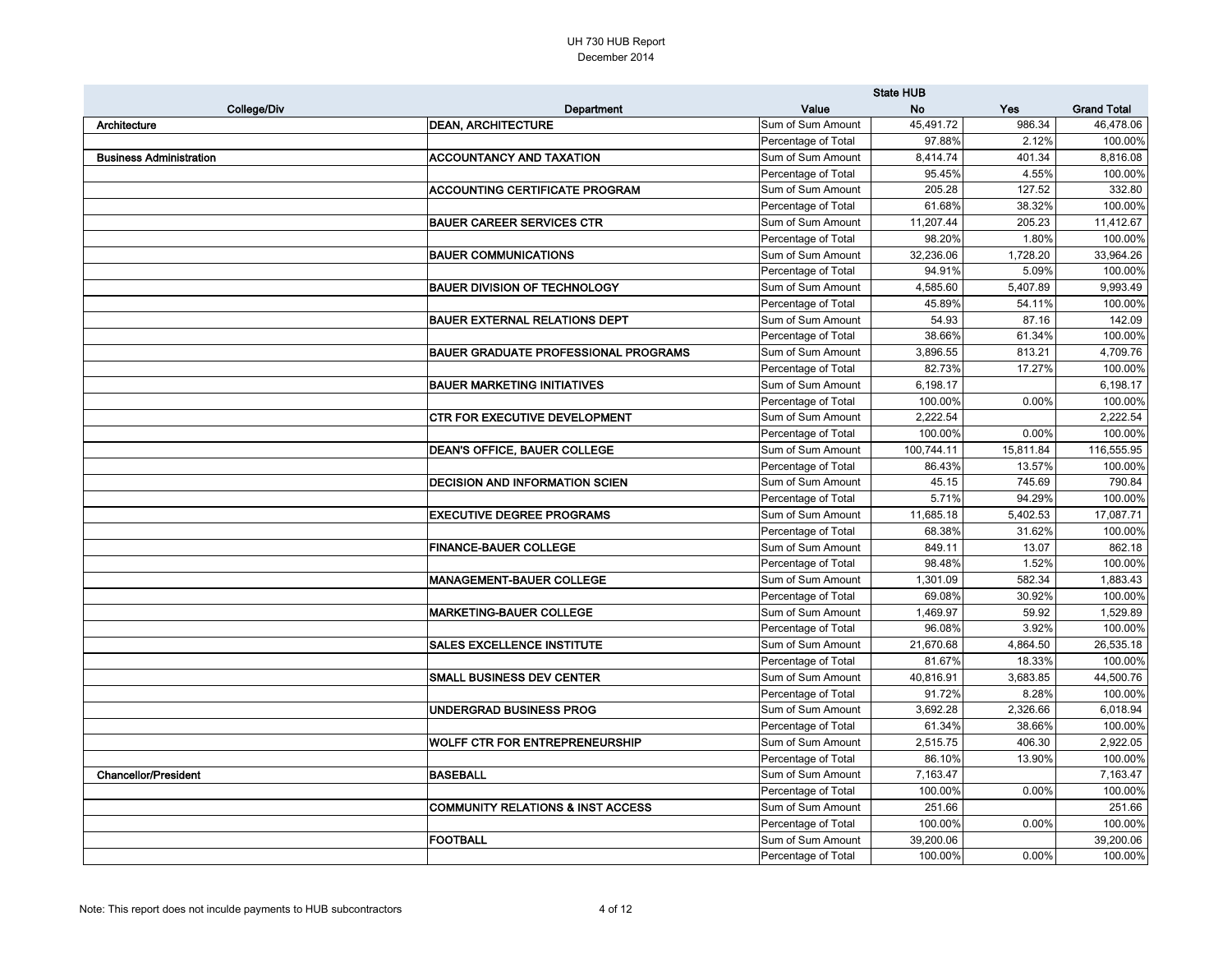|                             |                                           | <b>State HUB</b>    |            |          |                    |
|-----------------------------|-------------------------------------------|---------------------|------------|----------|--------------------|
| College/Div                 | Department                                | Value               | <b>No</b>  | Yes      | <b>Grand Total</b> |
| <b>Chancellor/President</b> | <b>INTERCOLLEGIATE ATHLETICS</b>          | Sum of Sum Amount   | 190,814.55 | 3,320.25 | 194,134.80         |
|                             |                                           | Percentage of Total | 98.29%     | 1.71%    | 100.00%            |
|                             | <b>MEN'S BASKETBALL</b>                   | Sum of Sum Amount   | 4,754.15   |          | 4,754.15           |
|                             |                                           | Percentage of Total | 100.00%    | 0.00%    | 100.00%            |
|                             | <b>MEN'S TRACK AND FIELD</b>              | Sum of Sum Amount   | 5,370.80   |          | 5,370.80           |
|                             |                                           | Percentage of Total | 100.00%    | 0.00%    | 100.00%            |
|                             | <b>OFFICE EQUAL OPPORTUNITY SRVS</b>      | Sum of Sum Amount   | 7,700.82   |          | 7,700.82           |
|                             |                                           | Percentage of Total | 100.00%    | 0.00%    | 100.00%            |
|                             | <b>OFFICE OF SPECIAL EVENTS</b>           | Sum of Sum Amount   | 3,791.72   | 71.00    | 3,862.72           |
|                             |                                           | Percentage of Total | 98.16%     | 1.84%    | 100.00%            |
|                             | <b>PRESIDENT</b>                          | Sum of Sum Amount   | 31,240.51  | 413.67   | 31,654.18          |
|                             |                                           | Percentage of Total | 98.69%     | 1.31%    | 100.00%            |
|                             | <b>STAFF COUNCIL</b>                      | Sum of Sum Amount   |            | 356.75   | 356.75             |
|                             |                                           | Percentage of Total | 0.00%      | 100.00%  | 100.00%            |
|                             | <b>WOMEN'S BASKETBALL</b>                 | Sum of Sum Amount   | 1,967.88   |          | 1,967.88           |
|                             |                                           | Percentage of Total | 100.00%    | 0.00%    | 100.00%            |
|                             | <b>WOMEN'S SOCCER</b>                     | Sum of Sum Amount   | 178.82     |          | 178.82             |
|                             |                                           | Percentage of Total | 100.00%    | 0.00%    | 100.00%            |
|                             | <b>WOMEN'S SOFTBALL</b>                   | Sum of Sum Amount   | 1,441.51   |          | 1,441.51           |
|                             |                                           | Percentage of Total | 100.00%    | 0.00%    | 100.00%            |
|                             | <b>WOMEN'S SWIMMING &amp; DIVING</b>      | Sum of Sum Amount   | 133.09     |          | 133.09             |
|                             |                                           | Percentage of Total | 100.00%    | 0.00%    | 100.00%            |
|                             | <b>WOMEN'S VOLLEYBALL</b>                 | Sum of Sum Amount   | 1,007.93   |          | 1,007.93           |
|                             |                                           | Percentage of Total | 100.00%    | 0.00%    | 100.00%            |
| Education                   | <b>ASIAN AMERICAN STUDIES</b>             | Sum of Sum Amount   | 1,664.75   | 934.80   | 2,599.55           |
|                             |                                           | Percentage of Total | 64.04%     | 35.96%   | 100.00%            |
|                             | CENTER FOR INFO TECH IN EDUCATION         | Sum of Sum Amount   | 9,428.33   | 184.20   | 9,612.53           |
|                             |                                           | Percentage of Total | 98.08%     | 1.92%    | 100.00%            |
|                             | <b>CHARTER SCHOOL</b>                     | Sum of Sum Amount   | 21,841.33  | 135.20   | 21,976.53          |
|                             |                                           | Percentage of Total | 99.38%     | 0.62%    | 100.00%            |
|                             | <b>CONSISTENCY MGMT &amp; COOP DISCIP</b> | Sum of Sum Amount   | 1,057.86   | 2,614.34 | 3,672.20           |
|                             |                                           | Percentage of Total | 28.81%     | 71.19%   | 100.00%            |
|                             | <b>CURRICULUM AND INSTRUCTION</b>         | Sum of Sum Amount   | 8,375.85   | 219.14   | 8,594.99           |
|                             |                                           | Percentage of Total | 97.45%     | 2.55%    | 100.00%            |
|                             | <b>DEAN, EDUCATION</b>                    | Sum of Sum Amount   | 23,405.22  | 3,645.12 | 27,050.34          |
|                             |                                           | Percentage of Total | 86.52%     | 13.48%   | 100.00%            |
|                             | <b>ED LEADERSHIP &amp; POLICY STUDIES</b> | Sum of Sum Amount   | 404.92     |          | 404.92             |
|                             |                                           | Percentage of Total | 100.00%    | 0.00%    | 100.00%            |
|                             | <b>EDUCATIONAL PSYCHOLOGY</b>             | Sum of Sum Amount   | 30,505.01  | 8,792.83 | 39,297.84          |
|                             |                                           | Percentage of Total | 77.63%     | 22.37%   | 100.00%            |
| Engineering                 | <b>BIOMEDICAL ENGINEERING</b>             | Sum of Sum Amount   | 41,399.46  | 159.95   | 41,559.41          |
|                             |                                           | Percentage of Total | 99.62%     | 0.38%    | 100.00%            |
|                             | <b>CHEMICAL ENGINEERING</b>               | Sum of Sum Amount   | 90,490.94  | 6,616.57 | 97,107.51          |
|                             |                                           | Percentage of Total | 93.19%     | 6.81%    | 100.00%            |
|                             | <b>CIVIL ENGINEERING</b>                  | Sum of Sum Amount   | 36,448.91  | 1,255.39 | 37,704.30          |
|                             |                                           | Percentage of Total | 96.67%     | 3.33%    | 100.00%            |
|                             |                                           |                     |            |          |                    |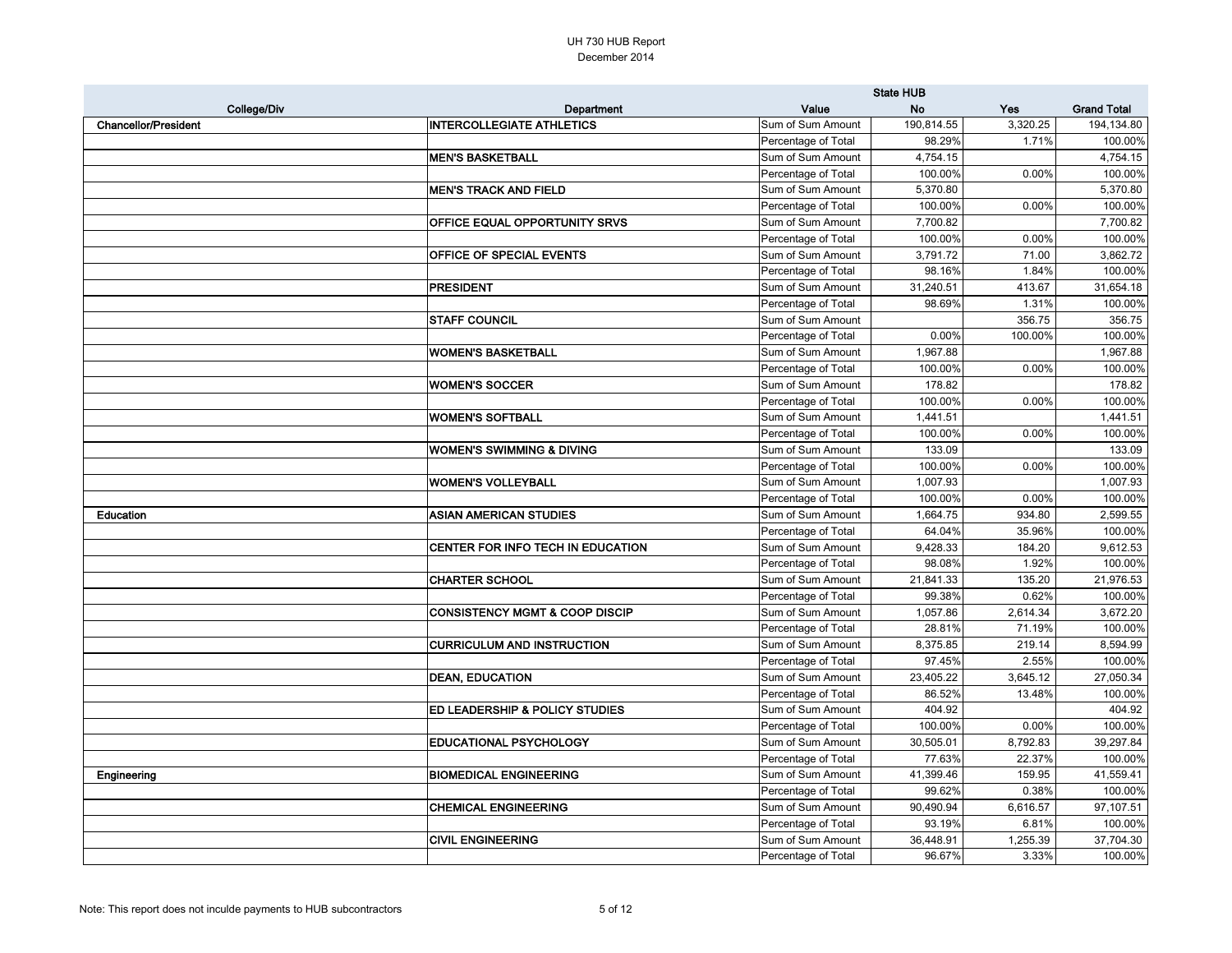|                                        |                                           | <b>State HUB</b>    |            |           |                    |
|----------------------------------------|-------------------------------------------|---------------------|------------|-----------|--------------------|
| <b>College/Div</b>                     | <b>Department</b>                         | Value               | <b>No</b>  | Yes       | <b>Grand Total</b> |
| Engineering                            | <b>COMPOSITE ENGR APPLICATIONS CT</b>     | Sum of Sum Amount   | 184.98     |           | 184.98             |
|                                        |                                           | Percentage of Total | 100.00%    | 0.00%     | 100.00%            |
|                                        | <b>CTR FOR INNOVATIVE GROUTING</b>        | Sum of Sum Amount   | 199.32     |           | 199.32             |
|                                        |                                           | Percentage of Total | 100.00%    | 0.00%     | 100.00%            |
|                                        | <b>DEAN, ENGINEERING</b>                  | Sum of Sum Amount   | 82,393.96  | 7,178.40  | 89,572.36          |
|                                        |                                           | Percentage of Total | 91.99%     | 8.01%     | 100.00%            |
|                                        | <b>ELECTRICAL ENGINEERING</b>             | Sum of Sum Amount   | 112,766.61 | 508.53    | 113,275.14         |
|                                        |                                           | Percentage of Total | 99.55%     | 0.45%     | 100.00%            |
|                                        | <b>ENGINEERING SERVICES</b>               | Sum of Sum Amount   | 2,224.49   | 15.46     | 2,239.95           |
|                                        |                                           | Percentage of Total | 99.31%     | 0.69%     | 100.00%            |
|                                        | <b>INDUSTRIAL ENGINEERING</b>             | Sum of Sum Amount   | 3,008.69   | 1,724.69  | 4,733.38           |
|                                        |                                           | Percentage of Total | 63.56%     | 36.44%    | 100.00%            |
|                                        | <b>INTEGRATED BIO &amp; NANO SYSTEM</b>   | Sum of Sum Amount   | 596.19     |           | 596.19             |
|                                        |                                           | Percentage of Total | 100.00%    | 0.00%     | 100.00%            |
|                                        | <b>MECHANICAL ENGINEERING</b>             | Sum of Sum Amount   | 269,704.47 | 15,018.41 | 284,722.88         |
|                                        |                                           | Percentage of Total | 94.73%     | 5.27%     | 100.00%            |
|                                        | NATL CTR FOR AIRBORNE LASER MAPPING       | Sum of Sum Amount   | 2,765.67   | 1,781.59  | 4,547.26           |
|                                        |                                           | Percentage of Total | 60.82%     | 39.18%    | 100.00%            |
|                                        | SEVERE STORM PRED, EDU EVAC DIS           | Sum of Sum Amount   | 80.37      |           | 80.37              |
|                                        |                                           | Percentage of Total | 100.00%    | 0.00%     | 100.00%            |
|                                        | <b>WIND ENERGY CENTER</b>                 | Sum of Sum Amount   | 736.84     | 80.13     | 816.97             |
|                                        |                                           | Percentage of Total | 90.19%     | 9.81%     | 100.00%            |
| <b>Graduate College of Social Work</b> | <b>ADMISSIONS-GCSW</b>                    | Sum of Sum Amount   | 9,036.94   |           | 9,036.94           |
|                                        |                                           | Percentage of Total | 100.00%    | 0.00%     | 100.00%            |
|                                        | <b>CHILD &amp; FAMILY CENTER</b>          | Sum of Sum Amount   | 9,536.58   | 406.02    | 9,942.60           |
|                                        |                                           | Percentage of Total | 95.92%     | 4.08%     | 100.00%            |
|                                        | <b>CTR DRUG &amp; SOCIAL POLICY RESRC</b> | Sum of Sum Amount   | 79.00      |           | 79.00              |
|                                        |                                           | Percentage of Total | 100.00%    | 0.00%     | 100.00%            |
|                                        | <b>DEAN, SOCIAL WORK</b>                  | Sum of Sum Amount   | 5,724.23   | 565.26    | 6,289.49           |
|                                        |                                           | Percentage of Total | 91.01%     | 8.99%     | 100.00%            |
|                                        | <b>GCSW INFORMATION TECHNOLOGY</b>        | Sum of Sum Amount   | 663.23     |           | 663.23             |
|                                        |                                           | Percentage of Total | 100.00%    | 0.00%     | 100.00%            |
|                                        | <b>GCSW STUDENT SERVICES</b>              | Sum of Sum Amount   |            | 23.15     | 23.15              |
|                                        |                                           | Percentage of Total | 0.00%      | 100.00%   | 100.00%            |
|                                        | <b>PHD PROGRAM</b>                        | Sum of Sum Amount   | 320.00     |           | 320.00             |
|                                        |                                           | Percentage of Total | 100.00%    | 0.00%     | 100.00%            |
| <b>Honors College</b>                  | <b>DEAN, HONORS COLLEGE</b>               | Sum of Sum Amount   | 20,005.52  | 1,043.23  | 21,048.75          |
|                                        |                                           | Percentage of Total | 95.04%     | 4.96%     | 100.00%            |
| <b>Hotel and Restaurant Management</b> | DEAN, HOTEL & RESTAURANT MANAG            | Sum of Sum Amount   | 13,590.02  |           | 13,590.02          |
|                                        |                                           | Percentage of Total | 100.00%    | 0.00%     | 100.00%            |
|                                        | HOTEL AND RESTAURANT MANAGEMENT           | Sum of Sum Amount   | 69,762.14  | 7,982.29  | 77,744.43          |
|                                        |                                           | Percentage of Total | 89.73%     | 10.27%    | 100.00%            |
| Law Center                             | <b>BLAKELEY INSTITUTE</b>                 | Sum of Sum Amount   | 2,656.20   | 136.36    | 2,792.56           |
|                                        |                                           | Percentage of Total | 95.12%     | 4.88%     | 100.00%            |
|                                        | <b>BUSINESS SERVICES, LAW</b>             | Sum of Sum Amount   | 5,111.29   | 1,547.65  | 6,658.94           |
|                                        |                                           | Percentage of Total | 76.76%     | 23.24%    | 100.00%            |
|                                        |                                           |                     |            |           |                    |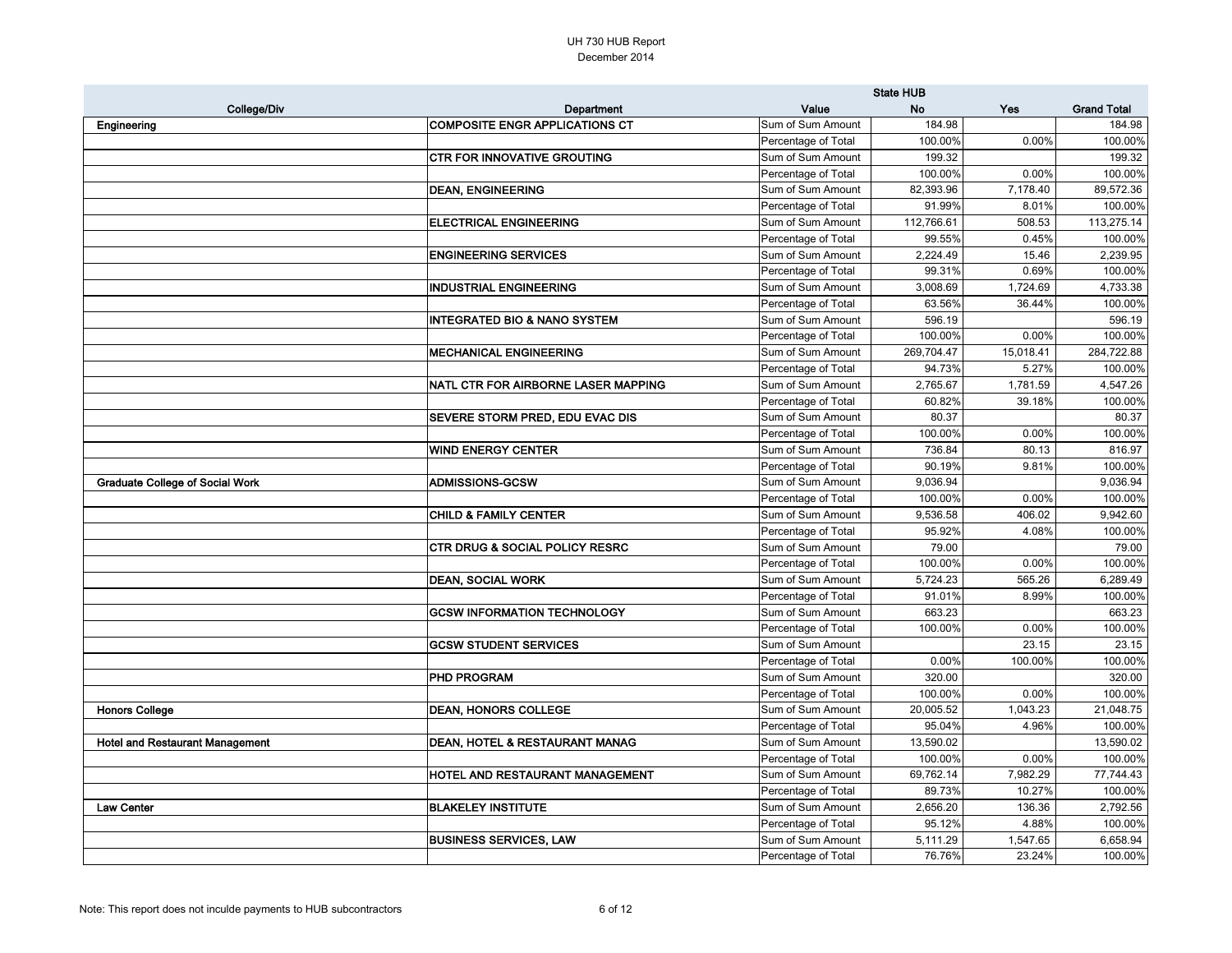|                                         |                                                |                     | <b>State HUB</b> |          |                    |  |
|-----------------------------------------|------------------------------------------------|---------------------|------------------|----------|--------------------|--|
| College/Div                             | <b>Department</b>                              | Value               | <b>No</b>        | Yes      | <b>Grand Total</b> |  |
| <b>Law Center</b>                       | <b>CAREER SERVICES, LAW</b>                    | Sum of Sum Amount   | 1,935.71         | 209.01   | 2,144.72           |  |
|                                         |                                                | Percentage of Total | 90.25%           | 9.75%    | 100.00%            |  |
|                                         | <b>CHAIRS AND PROFESSORSHIPS, LAW</b>          | Sum of Sum Amount   | 1,022.38         |          | 1,022.38           |  |
|                                         |                                                | Percentage of Total | 100.00%          | 0.00%    | 100.00%            |  |
|                                         | <b>DEAN, LAW</b>                               | Sum of Sum Amount   | 372.10           |          | 372.10             |  |
|                                         |                                                | Percentage of Total | 100.00%          | 0.00%    | 100.00%            |  |
|                                         | <b>EXTERNAL AFFAIRS, LAW</b>                   | Sum of Sum Amount   |                  | 125.41   | 125.41             |  |
|                                         |                                                | Percentage of Total | 0.00%            | 100.00%  | 100.00%            |  |
|                                         | <b>FACILITIES, LAW</b>                         | Sum of Sum Amount   | 11,862.46        |          | 11,862.46          |  |
|                                         |                                                | Percentage of Total | 100.00%          | 0.00%    | 100.00%            |  |
|                                         | <b>FACULTY SUPPORT LAW</b>                     | Sum of Sum Amount   | 2,712.22         | 183.93   | 2,896.15           |  |
|                                         |                                                | Percentage of Total | 93.65%           | 6.35%    | 100.00%            |  |
|                                         | <b>HEALTH LAW &amp; POLICY INSTITUTE</b>       | Sum of Sum Amount   |                  | 675.02   | 675.02             |  |
|                                         |                                                | Percentage of Total | 0.00%            | 100.00%  | 100.00%            |  |
|                                         | <b>INST OF HIGHER EDU &amp; GOVERNANCE LAW</b> | Sum of Sum Amount   | 61.64            |          | 61.64              |  |
|                                         |                                                | Percentage of Total | 100.00%          | 0.00%    | 100.00%            |  |
|                                         | LAW                                            | Sum of Sum Amount   | 5,600.00         |          | 5,600.00           |  |
|                                         |                                                | Percentage of Total | 100.00%          | 0.00%    | 100.00%            |  |
|                                         | <b>LAW FOUNDATION</b>                          | Sum of Sum Amount   | 204.06           | 104.23   | 308.29             |  |
|                                         |                                                | Percentage of Total | 66.19%           | 33.81%   | 100.00%            |  |
|                                         | <b>LAW INFORMATION TECHNOLOGY</b>              | Sum of Sum Amount   | 6,864.82         | 121.04   | 6,985.86           |  |
|                                         |                                                | Percentage of Total | 98.27%           | 1.73%    | 100.00%            |  |
|                                         | <b>LAW LIBRARY</b>                             | Sum of Sum Amount   | 6,173.84         | 329.73   | 6,503.57           |  |
|                                         |                                                | Percentage of Total | 94.93%           | 5.07%    | 100.00%            |  |
|                                         | <b>LEGAL AID CLINIC, LAW</b>                   | Sum of Sum Amount   | 839.57           | 663.33   | 1,502.90           |  |
|                                         |                                                | Percentage of Total | 55.86%           | 44.14%   | 100.00%            |  |
|                                         | <b>LEGAL RESEARCH &amp; WRITING, LAW</b>       | Sum of Sum Amount   | 3,176.25         | 3,894.44 | 7,070.69           |  |
|                                         |                                                | Percentage of Total | 44.92%           | 55.08%   | 100.00%            |  |
|                                         | <b>STUDENT ORGANIZATION, LAW</b>               | Sum of Sum Amount   | 122.45           |          | 122.45             |  |
|                                         |                                                | Percentage of Total | 100.00%          | 0.00%    | 100.00%            |  |
|                                         | <b>STUDENT SERVICES, LAW</b>                   | Sum of Sum Amount   | 10,606.19        | 1,436.62 | 12,042.81          |  |
|                                         |                                                | Percentage of Total | 88.07%           | 11.93%   | 100.00%            |  |
| <b>Liberal Arts and Social Sciences</b> | <b>AEROSPACE STUDIES</b>                       | Sum of Sum Amount   | 4,063.05         | 413.57   | 4,476.62           |  |
|                                         |                                                | Percentage of Total | 90.76%           | 9.24%    | 100.00%            |  |
|                                         | <b>AFRICAN-AMERICAN STUDIES</b>                | Sum of Sum Amount   | 1,947.95         | 764.05   | 2,712.00           |  |
|                                         |                                                | Percentage of Total | 71.83%           | 28.17%   | 100.00%            |  |
|                                         | <b>ART</b>                                     | Sum of Sum Amount   | 7,806.96         | 1,129.38 | 8,936.34           |  |
|                                         |                                                | Percentage of Total | 87.36%           | 12.64%   | 100.00%            |  |
|                                         | <b>ARTE PUBLICO</b>                            | Sum of Sum Amount   | 27,295.42        | 586.01   | 27,881.43          |  |
|                                         |                                                | Percentage of Total | 97.90%           | 2.10%    | 100.00%            |  |
|                                         | BAND                                           | Sum of Sum Amount   | 16,359.39        |          | 16,359.39          |  |
|                                         |                                                | Percentage of Total | 100.00%          | 0.00%    | 100.00%            |  |
|                                         | <b>BLAFFER GALLERY</b>                         | Sum of Sum Amount   | 7,717.56         | 229.45   | 7,947.01           |  |
|                                         |                                                | Percentage of Total | 97.11%           | 2.89%    | 100.00%            |  |
|                                         | <b>CENTER FOR PUBLIC HISTORY</b>               | Sum of Sum Amount   | 3,554.95         | 61.71    | 3,616.66           |  |
|                                         |                                                | Percentage of Total | 98.29%           | 1.71%    | 100.00%            |  |
|                                         |                                                |                     |                  |          |                    |  |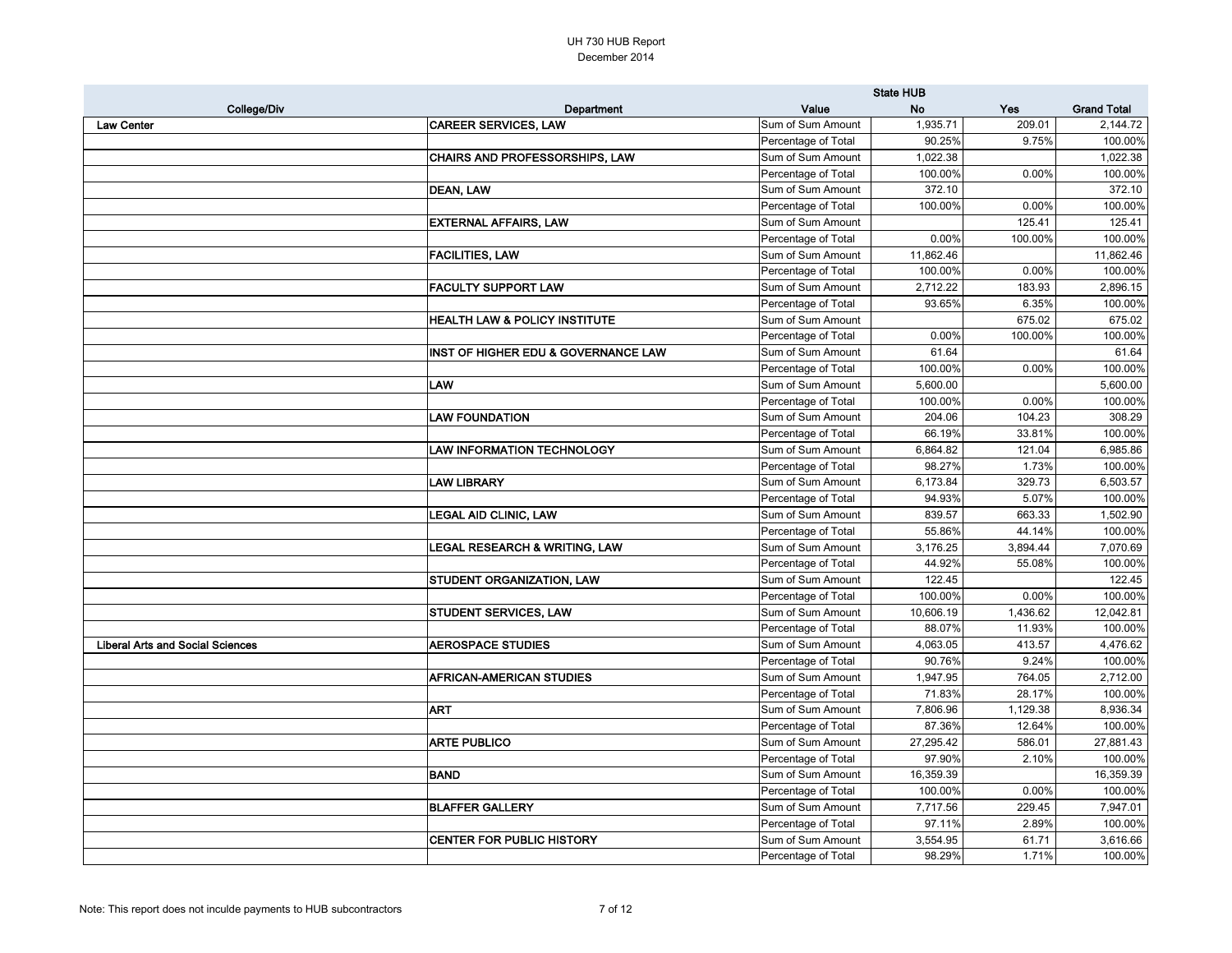|                                         |                                       | <b>State HUB</b>    |              |           |                    |
|-----------------------------------------|---------------------------------------|---------------------|--------------|-----------|--------------------|
| College/Div                             | Department                            | Value               | <b>No</b>    | Yes       | <b>Grand Total</b> |
| <b>Liberal Arts and Social Sciences</b> | <b>COMMUNICATION</b>                  | Sum of Sum Amount   | 3,862.36     | 771.43    | 4,633.79           |
|                                         |                                       | Percentage of Total | 83.35%       | 16.65%    | 100.00%            |
|                                         | <b>COMMUNICATIONS DISORDERS</b>       | Sum of Sum Amount   | 9,452.73     | 281.74    | 9,734.47           |
|                                         |                                       | Percentage of Total | 97.11%       | 2.89%     | 100.00%            |
|                                         | <b>COMPARATIVE CULTURAL STUDIES</b>   | Sum of Sum Amount   | 2,688.69     | 4,889.88  | 7,578.57           |
|                                         |                                       | Percentage of Total | 35.48%       | 64.52%    | 100.00%            |
|                                         | <b>CTR NEURO AND BIOMECH RESEARCH</b> | Sum of Sum Amount   | 4,178.42     |           | 4,178.42           |
|                                         |                                       | Percentage of Total | 100.00%      | 0.00%     | 100.00%            |
|                                         | <b>CWMCA CENTER FOR THE ARTS</b>      | Sum of Sum Amount   | 36,593.98    | 424.94    | 37,018.92          |
|                                         |                                       | Percentage of Total | 98.85%       | 1.15%     | 100.00%            |
|                                         | DEAN, LIBERAL ARTS & SOC SCI          | Sum of Sum Amount   | 33,572.03    | 1,120.28  | 34,692.31          |
|                                         |                                       | Percentage of Total | 96.77%       | 3.23%     | 100.00%            |
|                                         | <b>ECONOMICS</b>                      | Sum of Sum Amount   | 4,898.88     |           | 4,898.88           |
|                                         |                                       | Percentage of Total | 100.00%      | 0.00%     | 100.00%            |
|                                         | <b>ENGLISH</b>                        | Sum of Sum Amount   | 20,399.90    | 2,104.41  | 22,504.31          |
|                                         |                                       | Percentage of Total | 90.65%       | 9.35%     | 100.00%            |
|                                         | <b>HEALTH AND HUMAN PERFORMANCE</b>   | Sum of Sum Amount   | 30,702.63    | 167.67    | 30,870.30          |
|                                         |                                       | Percentage of Total | 99.46%       | 0.54%     | 100.00%            |
|                                         | <b>HISPANIC STUDIES</b>               | Sum of Sum Amount   | 831.27       | 1,006.25  | 1,837.52           |
|                                         |                                       | Percentage of Total | 45.24%       | 54.76%    | 100.00%            |
|                                         | <b>HISTORY</b>                        | Sum of Sum Amount   | 2,954.53     | 541.70    | 3,496.23           |
|                                         |                                       | Percentage of Total | 84.51%       | 15.49%    | 100.00%            |
|                                         | <b>HOBBY CENTER FOR PUBLIC POLICY</b> | Sum of Sum Amount   | 2,884.17     | 4,674.41  | 7,558.58           |
|                                         |                                       | Percentage of Total | 38.16%       | 61.84%    | 100.00%            |
|                                         | <b>MEXICAN-AMERICAN STUDIES</b>       | Sum of Sum Amount   | 2,592.90     | 247.14    | 2,840.04           |
|                                         |                                       | Percentage of Total | 91.30%       | 8.70%     | 100.00%            |
|                                         | <b>MILITARY SCIENCE</b>               | Sum of Sum Amount   | 1,622.01     |           | 1,622.01           |
|                                         |                                       | Percentage of Total | 100.00%      | 0.00%     | 100.00%            |
|                                         | MODERN AND CLASSICAL LANGUAGES        | Sum of Sum Amount   | 2,850.62     | 49.71     | 2,900.33           |
|                                         |                                       | Percentage of Total | 98.29%       | 1.71%     | 100.00%            |
|                                         | <b>MUSIC</b>                          | Sum of Sum Amount   | 54,761.56    | 1,927.57  | 56,689.13          |
|                                         |                                       | Percentage of Total | 96.60%       | 3.40%     | 100.00%            |
|                                         | <b>PHILOSOPHY</b>                     | Sum of Sum Amount   | 802.24       | 21.53     | 823.77             |
|                                         |                                       | Percentage of Total | 97.39%       | 2.61%     | 100.00%            |
|                                         | <b>POLITICAL SCIENCE</b>              | Sum of Sum Amount   | 1,286.08     | 1,498.28  | 2,784.36           |
|                                         |                                       | Percentage of Total | 46.19%       | 53.81%    | 100.00%            |
|                                         | <b>PSYCHOLOGY</b>                     | Sum of Sum Amount   | 50,527.89    | 2,157.60  | 52,685.49          |
|                                         |                                       | Percentage of Total | 95.90%       | 4.10%     |                    |
|                                         | <b>SOCIOLOGY</b>                      | Sum of Sum Amount   |              |           | 100.00%            |
|                                         |                                       |                     | 166.65       | 326.32    | 492.97             |
|                                         |                                       | Percentage of Total | 33.81%       | 66.19%    | 100.00%            |
|                                         | <b>THEATER</b>                        | Sum of Sum Amount   | 6,563.24     | 767.52    | 7,330.76           |
|                                         |                                       | Percentage of Total | 89.53%       | 10.47%    | 100.00%            |
|                                         | <b>WOMEN'S STUDIES PROGRAM</b>        | Sum of Sum Amount   | 433.56       | 33.25     | 466.81             |
|                                         |                                       | Percentage of Total | 92.88%       | 7.12%     | 100.00%            |
| Library                                 | UNIVERSITY LIBRARIES                  | Sum of Sum Amount   | 4,693,533.91 | 11,740.12 | 4,705,274.03       |
|                                         |                                       | Percentage of Total | 99.75%       | 0.25%     | 100.00%            |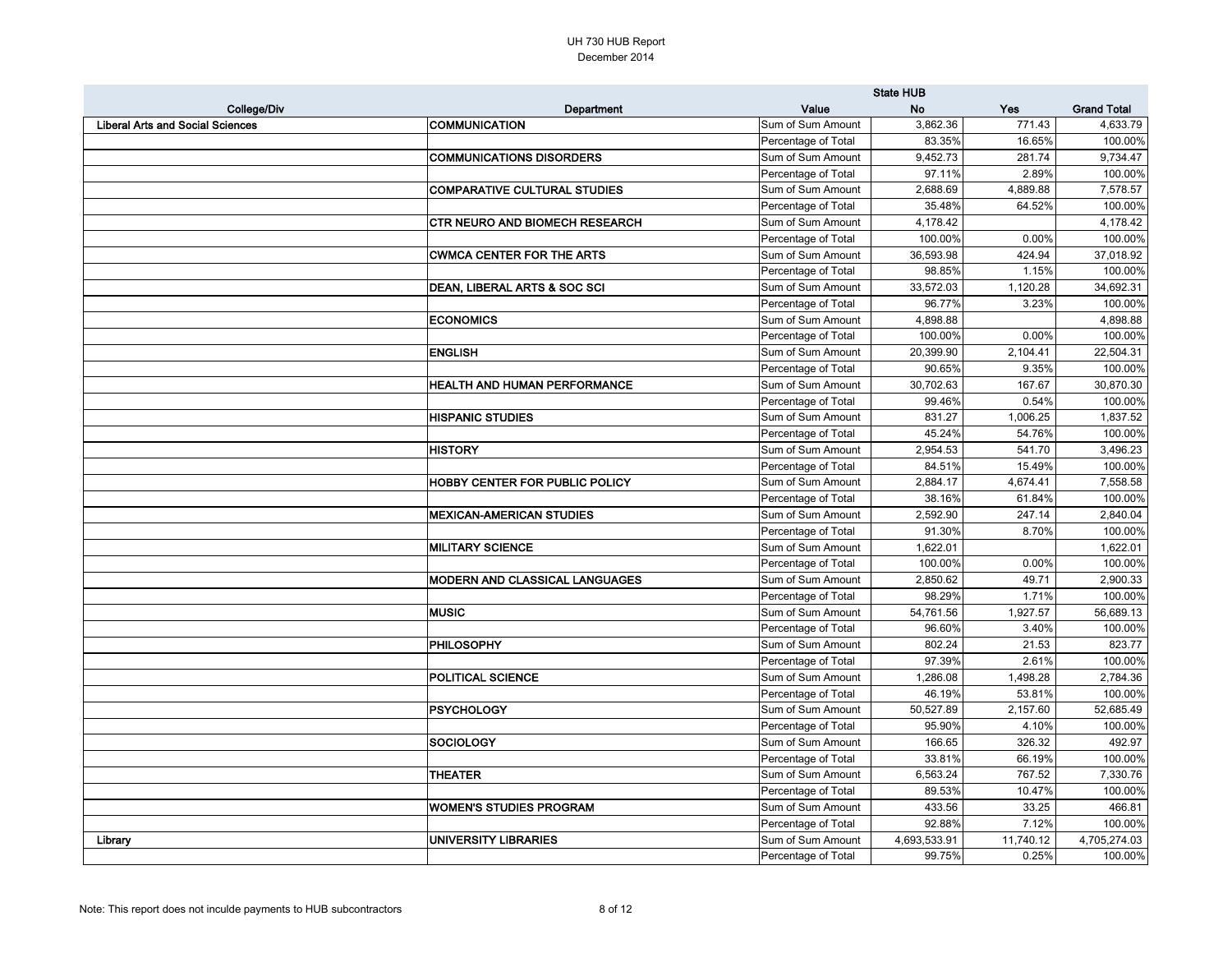| College/Div<br>Value<br><b>Yes</b><br><b>Grand Total</b><br>Department<br><b>No</b><br><b>BIOLOGY &amp; BIOCHEMISTRY</b><br><b>Natural Science and Mathematics</b><br>69,316.70<br>1,280.75<br>Sum of Sum Amount<br>Percentage of Total<br>98.19%<br>1.81%<br><b>CHEMISTRY</b><br>Sum of Sum Amount<br>192,499.22<br>603.78<br>Percentage of Total<br>99.69%<br>0.31%<br><b>COMPUTER SCIENCE</b><br>Sum of Sum Amount<br>9,361.20<br>15,093.69<br>Percentage of Total<br>38.28%<br>61.72%<br><b>CTR FOR APPLIED GEOSC &amp; ENERGY (CAGE)</b><br>Sum of Sum Amount<br>60.97<br>Percentage of Total<br>100.00%<br>0.00%<br><b>CTR FOR NUCLEAR RECEPTORS &amp; CELL SIGNALING</b><br>Sum of Sum Amount<br>41,243.29<br>2,229.07<br>Percentage of Total<br>94.87%<br>5.13%<br>Sum of Sum Amount<br>17,954.03<br>2,007.37<br><b>DEAN, NATURAL SCIENCE &amp; MATHE</b><br>Percentage of Total<br>89.94%<br>10.06%<br><b>EARTH AND ATMOSPHERIC SCIENCES</b><br>Sum of Sum Amount<br>57,590.35<br>4,251.12<br>Percentage of Total<br>6.87%<br>93.13%<br><b>INST FOR CLIMATE/ATMOSPHERIC SCIENCE (CAS)</b><br>Sum of Sum Amount<br>10,752.25<br>Percentage of Total<br>100.00%<br>0.00%<br><b>MATHEMATICS</b><br>Sum of Sum Amount<br>70,157.00<br>1,928.69<br>Percentage of Total<br>97.32%<br>2.68%<br><b>PHYSICS</b><br>Sum of Sum Amount<br>70,844.52<br>2,103.74<br>Percentage of Total<br>97.12%<br>2.88%<br><b>DEAN, OPTOMETRY</b><br>Sum of Sum Amount<br>86,564.42<br>2,076.40<br>Optometry<br>Percentage of Total<br>97.66%<br>2.34%<br><b>OPT VISION SCIENCES</b><br>Sum of Sum Amount<br>72,074.13<br>40.45<br>Percentage of Total<br>99.94%<br>0.06%<br><b>OPTOMETRY CLINIC</b><br>Sum of Sum Amount<br>536,945.40<br>21,996.82<br>96.06%<br>3.94%<br>Percentage of Total<br><b>CLINICAL PHARMACY &amp; ADMINISTRA</b><br>Sum of Sum Amount<br>22,550.14<br>109.87<br>Pharmacy<br>Percentage of Total<br>99.52%<br>0.48%<br>30,422.31<br>13,678.89<br><b>DEAN, PHARMACY</b><br>Sum of Sum Amount<br>68.98%<br>Percentage of Total<br>31.02%<br><b>EXPERIENTIAL PROGRAMS</b><br>Sum of Sum Amount<br>33,001.25<br>162.50<br>Percentage of Total<br>99.51%<br>0.49%<br><b>PHAR HEALTH OUTCOMES &amp; POLICY</b><br>205.48<br>Sum of Sum Amount<br>113.71<br>Percentage of Total<br>64.38%<br>35.62%<br>67,962.29<br><b>PHARMACOLOGICAL &amp; PHARMACEUTIC</b><br>Sum of Sum Amount<br>3,220.63<br>Percentage of Total<br>95.48%<br>4.52%<br>Sum of Sum Amount<br>8,142.75<br>2,297.74<br><b>STUDENT SERVICES PHARMACY</b><br>77.99%<br>Percentage of Total<br>22.01%<br><b>ANIMAL CARE OPERATIONS</b><br>Sum of Sum Amount<br>75,545.63<br>Research<br>Percentage of Total<br>100.00%<br>0.00%<br>Sum of Sum Amount<br><b>BUSINESS OPERATIONS &amp; IT</b><br>1,420.49<br>406.27<br>77.76%<br>Percentage of Total<br>22.24%<br>Sum of Sum Amount<br>CENTER FOR ADVANCED COMPUTING & DATA SYS<br>866,263.37<br>1,328.66<br>Percentage of Total<br>99.85%<br>0.15%<br><b>CENTER FOR ADVANCED MATERIALS</b><br>Sum of Sum Amount<br>2,873.01<br>Percentage of Total<br>100.00%<br>0.00% |  | <b>State HUB</b> |  |            |  |
|-----------------------------------------------------------------------------------------------------------------------------------------------------------------------------------------------------------------------------------------------------------------------------------------------------------------------------------------------------------------------------------------------------------------------------------------------------------------------------------------------------------------------------------------------------------------------------------------------------------------------------------------------------------------------------------------------------------------------------------------------------------------------------------------------------------------------------------------------------------------------------------------------------------------------------------------------------------------------------------------------------------------------------------------------------------------------------------------------------------------------------------------------------------------------------------------------------------------------------------------------------------------------------------------------------------------------------------------------------------------------------------------------------------------------------------------------------------------------------------------------------------------------------------------------------------------------------------------------------------------------------------------------------------------------------------------------------------------------------------------------------------------------------------------------------------------------------------------------------------------------------------------------------------------------------------------------------------------------------------------------------------------------------------------------------------------------------------------------------------------------------------------------------------------------------------------------------------------------------------------------------------------------------------------------------------------------------------------------------------------------------------------------------------------------------------------------------------------------------------------------------------------------------------------------------------------------------------------------------------------------------------------------------------------------------------------------------------------------------------------------------------------------------------------------------------------------------------------------------------------------------------------------------------------------------------------------------------------------------------------------------------------------------------------------------------------------------------------|--|------------------|--|------------|--|
|                                                                                                                                                                                                                                                                                                                                                                                                                                                                                                                                                                                                                                                                                                                                                                                                                                                                                                                                                                                                                                                                                                                                                                                                                                                                                                                                                                                                                                                                                                                                                                                                                                                                                                                                                                                                                                                                                                                                                                                                                                                                                                                                                                                                                                                                                                                                                                                                                                                                                                                                                                                                                                                                                                                                                                                                                                                                                                                                                                                                                                                                                         |  |                  |  |            |  |
|                                                                                                                                                                                                                                                                                                                                                                                                                                                                                                                                                                                                                                                                                                                                                                                                                                                                                                                                                                                                                                                                                                                                                                                                                                                                                                                                                                                                                                                                                                                                                                                                                                                                                                                                                                                                                                                                                                                                                                                                                                                                                                                                                                                                                                                                                                                                                                                                                                                                                                                                                                                                                                                                                                                                                                                                                                                                                                                                                                                                                                                                                         |  |                  |  | 70,597.45  |  |
|                                                                                                                                                                                                                                                                                                                                                                                                                                                                                                                                                                                                                                                                                                                                                                                                                                                                                                                                                                                                                                                                                                                                                                                                                                                                                                                                                                                                                                                                                                                                                                                                                                                                                                                                                                                                                                                                                                                                                                                                                                                                                                                                                                                                                                                                                                                                                                                                                                                                                                                                                                                                                                                                                                                                                                                                                                                                                                                                                                                                                                                                                         |  |                  |  | 100.00%    |  |
|                                                                                                                                                                                                                                                                                                                                                                                                                                                                                                                                                                                                                                                                                                                                                                                                                                                                                                                                                                                                                                                                                                                                                                                                                                                                                                                                                                                                                                                                                                                                                                                                                                                                                                                                                                                                                                                                                                                                                                                                                                                                                                                                                                                                                                                                                                                                                                                                                                                                                                                                                                                                                                                                                                                                                                                                                                                                                                                                                                                                                                                                                         |  |                  |  | 193,103.00 |  |
|                                                                                                                                                                                                                                                                                                                                                                                                                                                                                                                                                                                                                                                                                                                                                                                                                                                                                                                                                                                                                                                                                                                                                                                                                                                                                                                                                                                                                                                                                                                                                                                                                                                                                                                                                                                                                                                                                                                                                                                                                                                                                                                                                                                                                                                                                                                                                                                                                                                                                                                                                                                                                                                                                                                                                                                                                                                                                                                                                                                                                                                                                         |  |                  |  | 100.00%    |  |
|                                                                                                                                                                                                                                                                                                                                                                                                                                                                                                                                                                                                                                                                                                                                                                                                                                                                                                                                                                                                                                                                                                                                                                                                                                                                                                                                                                                                                                                                                                                                                                                                                                                                                                                                                                                                                                                                                                                                                                                                                                                                                                                                                                                                                                                                                                                                                                                                                                                                                                                                                                                                                                                                                                                                                                                                                                                                                                                                                                                                                                                                                         |  |                  |  | 24,454.89  |  |
|                                                                                                                                                                                                                                                                                                                                                                                                                                                                                                                                                                                                                                                                                                                                                                                                                                                                                                                                                                                                                                                                                                                                                                                                                                                                                                                                                                                                                                                                                                                                                                                                                                                                                                                                                                                                                                                                                                                                                                                                                                                                                                                                                                                                                                                                                                                                                                                                                                                                                                                                                                                                                                                                                                                                                                                                                                                                                                                                                                                                                                                                                         |  |                  |  | 100.00%    |  |
|                                                                                                                                                                                                                                                                                                                                                                                                                                                                                                                                                                                                                                                                                                                                                                                                                                                                                                                                                                                                                                                                                                                                                                                                                                                                                                                                                                                                                                                                                                                                                                                                                                                                                                                                                                                                                                                                                                                                                                                                                                                                                                                                                                                                                                                                                                                                                                                                                                                                                                                                                                                                                                                                                                                                                                                                                                                                                                                                                                                                                                                                                         |  |                  |  | 60.97      |  |
|                                                                                                                                                                                                                                                                                                                                                                                                                                                                                                                                                                                                                                                                                                                                                                                                                                                                                                                                                                                                                                                                                                                                                                                                                                                                                                                                                                                                                                                                                                                                                                                                                                                                                                                                                                                                                                                                                                                                                                                                                                                                                                                                                                                                                                                                                                                                                                                                                                                                                                                                                                                                                                                                                                                                                                                                                                                                                                                                                                                                                                                                                         |  |                  |  | 100.00%    |  |
|                                                                                                                                                                                                                                                                                                                                                                                                                                                                                                                                                                                                                                                                                                                                                                                                                                                                                                                                                                                                                                                                                                                                                                                                                                                                                                                                                                                                                                                                                                                                                                                                                                                                                                                                                                                                                                                                                                                                                                                                                                                                                                                                                                                                                                                                                                                                                                                                                                                                                                                                                                                                                                                                                                                                                                                                                                                                                                                                                                                                                                                                                         |  |                  |  | 43,472.36  |  |
|                                                                                                                                                                                                                                                                                                                                                                                                                                                                                                                                                                                                                                                                                                                                                                                                                                                                                                                                                                                                                                                                                                                                                                                                                                                                                                                                                                                                                                                                                                                                                                                                                                                                                                                                                                                                                                                                                                                                                                                                                                                                                                                                                                                                                                                                                                                                                                                                                                                                                                                                                                                                                                                                                                                                                                                                                                                                                                                                                                                                                                                                                         |  |                  |  | 100.00%    |  |
|                                                                                                                                                                                                                                                                                                                                                                                                                                                                                                                                                                                                                                                                                                                                                                                                                                                                                                                                                                                                                                                                                                                                                                                                                                                                                                                                                                                                                                                                                                                                                                                                                                                                                                                                                                                                                                                                                                                                                                                                                                                                                                                                                                                                                                                                                                                                                                                                                                                                                                                                                                                                                                                                                                                                                                                                                                                                                                                                                                                                                                                                                         |  |                  |  | 19,961.40  |  |
|                                                                                                                                                                                                                                                                                                                                                                                                                                                                                                                                                                                                                                                                                                                                                                                                                                                                                                                                                                                                                                                                                                                                                                                                                                                                                                                                                                                                                                                                                                                                                                                                                                                                                                                                                                                                                                                                                                                                                                                                                                                                                                                                                                                                                                                                                                                                                                                                                                                                                                                                                                                                                                                                                                                                                                                                                                                                                                                                                                                                                                                                                         |  |                  |  | 100.00%    |  |
|                                                                                                                                                                                                                                                                                                                                                                                                                                                                                                                                                                                                                                                                                                                                                                                                                                                                                                                                                                                                                                                                                                                                                                                                                                                                                                                                                                                                                                                                                                                                                                                                                                                                                                                                                                                                                                                                                                                                                                                                                                                                                                                                                                                                                                                                                                                                                                                                                                                                                                                                                                                                                                                                                                                                                                                                                                                                                                                                                                                                                                                                                         |  |                  |  | 61,841.47  |  |
|                                                                                                                                                                                                                                                                                                                                                                                                                                                                                                                                                                                                                                                                                                                                                                                                                                                                                                                                                                                                                                                                                                                                                                                                                                                                                                                                                                                                                                                                                                                                                                                                                                                                                                                                                                                                                                                                                                                                                                                                                                                                                                                                                                                                                                                                                                                                                                                                                                                                                                                                                                                                                                                                                                                                                                                                                                                                                                                                                                                                                                                                                         |  |                  |  | 100.00%    |  |
|                                                                                                                                                                                                                                                                                                                                                                                                                                                                                                                                                                                                                                                                                                                                                                                                                                                                                                                                                                                                                                                                                                                                                                                                                                                                                                                                                                                                                                                                                                                                                                                                                                                                                                                                                                                                                                                                                                                                                                                                                                                                                                                                                                                                                                                                                                                                                                                                                                                                                                                                                                                                                                                                                                                                                                                                                                                                                                                                                                                                                                                                                         |  |                  |  | 10,752.25  |  |
|                                                                                                                                                                                                                                                                                                                                                                                                                                                                                                                                                                                                                                                                                                                                                                                                                                                                                                                                                                                                                                                                                                                                                                                                                                                                                                                                                                                                                                                                                                                                                                                                                                                                                                                                                                                                                                                                                                                                                                                                                                                                                                                                                                                                                                                                                                                                                                                                                                                                                                                                                                                                                                                                                                                                                                                                                                                                                                                                                                                                                                                                                         |  |                  |  | 100.00%    |  |
|                                                                                                                                                                                                                                                                                                                                                                                                                                                                                                                                                                                                                                                                                                                                                                                                                                                                                                                                                                                                                                                                                                                                                                                                                                                                                                                                                                                                                                                                                                                                                                                                                                                                                                                                                                                                                                                                                                                                                                                                                                                                                                                                                                                                                                                                                                                                                                                                                                                                                                                                                                                                                                                                                                                                                                                                                                                                                                                                                                                                                                                                                         |  |                  |  | 72,085.69  |  |
|                                                                                                                                                                                                                                                                                                                                                                                                                                                                                                                                                                                                                                                                                                                                                                                                                                                                                                                                                                                                                                                                                                                                                                                                                                                                                                                                                                                                                                                                                                                                                                                                                                                                                                                                                                                                                                                                                                                                                                                                                                                                                                                                                                                                                                                                                                                                                                                                                                                                                                                                                                                                                                                                                                                                                                                                                                                                                                                                                                                                                                                                                         |  |                  |  | 100.00%    |  |
|                                                                                                                                                                                                                                                                                                                                                                                                                                                                                                                                                                                                                                                                                                                                                                                                                                                                                                                                                                                                                                                                                                                                                                                                                                                                                                                                                                                                                                                                                                                                                                                                                                                                                                                                                                                                                                                                                                                                                                                                                                                                                                                                                                                                                                                                                                                                                                                                                                                                                                                                                                                                                                                                                                                                                                                                                                                                                                                                                                                                                                                                                         |  |                  |  | 72,948.26  |  |
|                                                                                                                                                                                                                                                                                                                                                                                                                                                                                                                                                                                                                                                                                                                                                                                                                                                                                                                                                                                                                                                                                                                                                                                                                                                                                                                                                                                                                                                                                                                                                                                                                                                                                                                                                                                                                                                                                                                                                                                                                                                                                                                                                                                                                                                                                                                                                                                                                                                                                                                                                                                                                                                                                                                                                                                                                                                                                                                                                                                                                                                                                         |  |                  |  | 100.00%    |  |
|                                                                                                                                                                                                                                                                                                                                                                                                                                                                                                                                                                                                                                                                                                                                                                                                                                                                                                                                                                                                                                                                                                                                                                                                                                                                                                                                                                                                                                                                                                                                                                                                                                                                                                                                                                                                                                                                                                                                                                                                                                                                                                                                                                                                                                                                                                                                                                                                                                                                                                                                                                                                                                                                                                                                                                                                                                                                                                                                                                                                                                                                                         |  |                  |  | 88,640.82  |  |
|                                                                                                                                                                                                                                                                                                                                                                                                                                                                                                                                                                                                                                                                                                                                                                                                                                                                                                                                                                                                                                                                                                                                                                                                                                                                                                                                                                                                                                                                                                                                                                                                                                                                                                                                                                                                                                                                                                                                                                                                                                                                                                                                                                                                                                                                                                                                                                                                                                                                                                                                                                                                                                                                                                                                                                                                                                                                                                                                                                                                                                                                                         |  |                  |  | 100.00%    |  |
|                                                                                                                                                                                                                                                                                                                                                                                                                                                                                                                                                                                                                                                                                                                                                                                                                                                                                                                                                                                                                                                                                                                                                                                                                                                                                                                                                                                                                                                                                                                                                                                                                                                                                                                                                                                                                                                                                                                                                                                                                                                                                                                                                                                                                                                                                                                                                                                                                                                                                                                                                                                                                                                                                                                                                                                                                                                                                                                                                                                                                                                                                         |  |                  |  | 72,114.58  |  |
|                                                                                                                                                                                                                                                                                                                                                                                                                                                                                                                                                                                                                                                                                                                                                                                                                                                                                                                                                                                                                                                                                                                                                                                                                                                                                                                                                                                                                                                                                                                                                                                                                                                                                                                                                                                                                                                                                                                                                                                                                                                                                                                                                                                                                                                                                                                                                                                                                                                                                                                                                                                                                                                                                                                                                                                                                                                                                                                                                                                                                                                                                         |  |                  |  | 100.00%    |  |
|                                                                                                                                                                                                                                                                                                                                                                                                                                                                                                                                                                                                                                                                                                                                                                                                                                                                                                                                                                                                                                                                                                                                                                                                                                                                                                                                                                                                                                                                                                                                                                                                                                                                                                                                                                                                                                                                                                                                                                                                                                                                                                                                                                                                                                                                                                                                                                                                                                                                                                                                                                                                                                                                                                                                                                                                                                                                                                                                                                                                                                                                                         |  |                  |  | 558,942.22 |  |
|                                                                                                                                                                                                                                                                                                                                                                                                                                                                                                                                                                                                                                                                                                                                                                                                                                                                                                                                                                                                                                                                                                                                                                                                                                                                                                                                                                                                                                                                                                                                                                                                                                                                                                                                                                                                                                                                                                                                                                                                                                                                                                                                                                                                                                                                                                                                                                                                                                                                                                                                                                                                                                                                                                                                                                                                                                                                                                                                                                                                                                                                                         |  |                  |  | 100.00%    |  |
|                                                                                                                                                                                                                                                                                                                                                                                                                                                                                                                                                                                                                                                                                                                                                                                                                                                                                                                                                                                                                                                                                                                                                                                                                                                                                                                                                                                                                                                                                                                                                                                                                                                                                                                                                                                                                                                                                                                                                                                                                                                                                                                                                                                                                                                                                                                                                                                                                                                                                                                                                                                                                                                                                                                                                                                                                                                                                                                                                                                                                                                                                         |  |                  |  | 22,660.01  |  |
|                                                                                                                                                                                                                                                                                                                                                                                                                                                                                                                                                                                                                                                                                                                                                                                                                                                                                                                                                                                                                                                                                                                                                                                                                                                                                                                                                                                                                                                                                                                                                                                                                                                                                                                                                                                                                                                                                                                                                                                                                                                                                                                                                                                                                                                                                                                                                                                                                                                                                                                                                                                                                                                                                                                                                                                                                                                                                                                                                                                                                                                                                         |  |                  |  | 100.00%    |  |
|                                                                                                                                                                                                                                                                                                                                                                                                                                                                                                                                                                                                                                                                                                                                                                                                                                                                                                                                                                                                                                                                                                                                                                                                                                                                                                                                                                                                                                                                                                                                                                                                                                                                                                                                                                                                                                                                                                                                                                                                                                                                                                                                                                                                                                                                                                                                                                                                                                                                                                                                                                                                                                                                                                                                                                                                                                                                                                                                                                                                                                                                                         |  |                  |  | 44,101.20  |  |
|                                                                                                                                                                                                                                                                                                                                                                                                                                                                                                                                                                                                                                                                                                                                                                                                                                                                                                                                                                                                                                                                                                                                                                                                                                                                                                                                                                                                                                                                                                                                                                                                                                                                                                                                                                                                                                                                                                                                                                                                                                                                                                                                                                                                                                                                                                                                                                                                                                                                                                                                                                                                                                                                                                                                                                                                                                                                                                                                                                                                                                                                                         |  |                  |  | 100.00%    |  |
|                                                                                                                                                                                                                                                                                                                                                                                                                                                                                                                                                                                                                                                                                                                                                                                                                                                                                                                                                                                                                                                                                                                                                                                                                                                                                                                                                                                                                                                                                                                                                                                                                                                                                                                                                                                                                                                                                                                                                                                                                                                                                                                                                                                                                                                                                                                                                                                                                                                                                                                                                                                                                                                                                                                                                                                                                                                                                                                                                                                                                                                                                         |  |                  |  | 33,163.75  |  |
|                                                                                                                                                                                                                                                                                                                                                                                                                                                                                                                                                                                                                                                                                                                                                                                                                                                                                                                                                                                                                                                                                                                                                                                                                                                                                                                                                                                                                                                                                                                                                                                                                                                                                                                                                                                                                                                                                                                                                                                                                                                                                                                                                                                                                                                                                                                                                                                                                                                                                                                                                                                                                                                                                                                                                                                                                                                                                                                                                                                                                                                                                         |  |                  |  | 100.00%    |  |
|                                                                                                                                                                                                                                                                                                                                                                                                                                                                                                                                                                                                                                                                                                                                                                                                                                                                                                                                                                                                                                                                                                                                                                                                                                                                                                                                                                                                                                                                                                                                                                                                                                                                                                                                                                                                                                                                                                                                                                                                                                                                                                                                                                                                                                                                                                                                                                                                                                                                                                                                                                                                                                                                                                                                                                                                                                                                                                                                                                                                                                                                                         |  |                  |  | 319.19     |  |
|                                                                                                                                                                                                                                                                                                                                                                                                                                                                                                                                                                                                                                                                                                                                                                                                                                                                                                                                                                                                                                                                                                                                                                                                                                                                                                                                                                                                                                                                                                                                                                                                                                                                                                                                                                                                                                                                                                                                                                                                                                                                                                                                                                                                                                                                                                                                                                                                                                                                                                                                                                                                                                                                                                                                                                                                                                                                                                                                                                                                                                                                                         |  |                  |  | 100.00%    |  |
|                                                                                                                                                                                                                                                                                                                                                                                                                                                                                                                                                                                                                                                                                                                                                                                                                                                                                                                                                                                                                                                                                                                                                                                                                                                                                                                                                                                                                                                                                                                                                                                                                                                                                                                                                                                                                                                                                                                                                                                                                                                                                                                                                                                                                                                                                                                                                                                                                                                                                                                                                                                                                                                                                                                                                                                                                                                                                                                                                                                                                                                                                         |  |                  |  | 71,182.92  |  |
|                                                                                                                                                                                                                                                                                                                                                                                                                                                                                                                                                                                                                                                                                                                                                                                                                                                                                                                                                                                                                                                                                                                                                                                                                                                                                                                                                                                                                                                                                                                                                                                                                                                                                                                                                                                                                                                                                                                                                                                                                                                                                                                                                                                                                                                                                                                                                                                                                                                                                                                                                                                                                                                                                                                                                                                                                                                                                                                                                                                                                                                                                         |  |                  |  | 100.00%    |  |
|                                                                                                                                                                                                                                                                                                                                                                                                                                                                                                                                                                                                                                                                                                                                                                                                                                                                                                                                                                                                                                                                                                                                                                                                                                                                                                                                                                                                                                                                                                                                                                                                                                                                                                                                                                                                                                                                                                                                                                                                                                                                                                                                                                                                                                                                                                                                                                                                                                                                                                                                                                                                                                                                                                                                                                                                                                                                                                                                                                                                                                                                                         |  |                  |  | 10,440.49  |  |
|                                                                                                                                                                                                                                                                                                                                                                                                                                                                                                                                                                                                                                                                                                                                                                                                                                                                                                                                                                                                                                                                                                                                                                                                                                                                                                                                                                                                                                                                                                                                                                                                                                                                                                                                                                                                                                                                                                                                                                                                                                                                                                                                                                                                                                                                                                                                                                                                                                                                                                                                                                                                                                                                                                                                                                                                                                                                                                                                                                                                                                                                                         |  |                  |  | 100.00%    |  |
|                                                                                                                                                                                                                                                                                                                                                                                                                                                                                                                                                                                                                                                                                                                                                                                                                                                                                                                                                                                                                                                                                                                                                                                                                                                                                                                                                                                                                                                                                                                                                                                                                                                                                                                                                                                                                                                                                                                                                                                                                                                                                                                                                                                                                                                                                                                                                                                                                                                                                                                                                                                                                                                                                                                                                                                                                                                                                                                                                                                                                                                                                         |  |                  |  | 75,545.63  |  |
|                                                                                                                                                                                                                                                                                                                                                                                                                                                                                                                                                                                                                                                                                                                                                                                                                                                                                                                                                                                                                                                                                                                                                                                                                                                                                                                                                                                                                                                                                                                                                                                                                                                                                                                                                                                                                                                                                                                                                                                                                                                                                                                                                                                                                                                                                                                                                                                                                                                                                                                                                                                                                                                                                                                                                                                                                                                                                                                                                                                                                                                                                         |  |                  |  | 100.00%    |  |
|                                                                                                                                                                                                                                                                                                                                                                                                                                                                                                                                                                                                                                                                                                                                                                                                                                                                                                                                                                                                                                                                                                                                                                                                                                                                                                                                                                                                                                                                                                                                                                                                                                                                                                                                                                                                                                                                                                                                                                                                                                                                                                                                                                                                                                                                                                                                                                                                                                                                                                                                                                                                                                                                                                                                                                                                                                                                                                                                                                                                                                                                                         |  |                  |  | 1,826.76   |  |
|                                                                                                                                                                                                                                                                                                                                                                                                                                                                                                                                                                                                                                                                                                                                                                                                                                                                                                                                                                                                                                                                                                                                                                                                                                                                                                                                                                                                                                                                                                                                                                                                                                                                                                                                                                                                                                                                                                                                                                                                                                                                                                                                                                                                                                                                                                                                                                                                                                                                                                                                                                                                                                                                                                                                                                                                                                                                                                                                                                                                                                                                                         |  |                  |  | 100.00%    |  |
|                                                                                                                                                                                                                                                                                                                                                                                                                                                                                                                                                                                                                                                                                                                                                                                                                                                                                                                                                                                                                                                                                                                                                                                                                                                                                                                                                                                                                                                                                                                                                                                                                                                                                                                                                                                                                                                                                                                                                                                                                                                                                                                                                                                                                                                                                                                                                                                                                                                                                                                                                                                                                                                                                                                                                                                                                                                                                                                                                                                                                                                                                         |  |                  |  | 867,592.03 |  |
|                                                                                                                                                                                                                                                                                                                                                                                                                                                                                                                                                                                                                                                                                                                                                                                                                                                                                                                                                                                                                                                                                                                                                                                                                                                                                                                                                                                                                                                                                                                                                                                                                                                                                                                                                                                                                                                                                                                                                                                                                                                                                                                                                                                                                                                                                                                                                                                                                                                                                                                                                                                                                                                                                                                                                                                                                                                                                                                                                                                                                                                                                         |  |                  |  | 100.00%    |  |
|                                                                                                                                                                                                                                                                                                                                                                                                                                                                                                                                                                                                                                                                                                                                                                                                                                                                                                                                                                                                                                                                                                                                                                                                                                                                                                                                                                                                                                                                                                                                                                                                                                                                                                                                                                                                                                                                                                                                                                                                                                                                                                                                                                                                                                                                                                                                                                                                                                                                                                                                                                                                                                                                                                                                                                                                                                                                                                                                                                                                                                                                                         |  |                  |  | 2,873.01   |  |
|                                                                                                                                                                                                                                                                                                                                                                                                                                                                                                                                                                                                                                                                                                                                                                                                                                                                                                                                                                                                                                                                                                                                                                                                                                                                                                                                                                                                                                                                                                                                                                                                                                                                                                                                                                                                                                                                                                                                                                                                                                                                                                                                                                                                                                                                                                                                                                                                                                                                                                                                                                                                                                                                                                                                                                                                                                                                                                                                                                                                                                                                                         |  |                  |  | 100.00%    |  |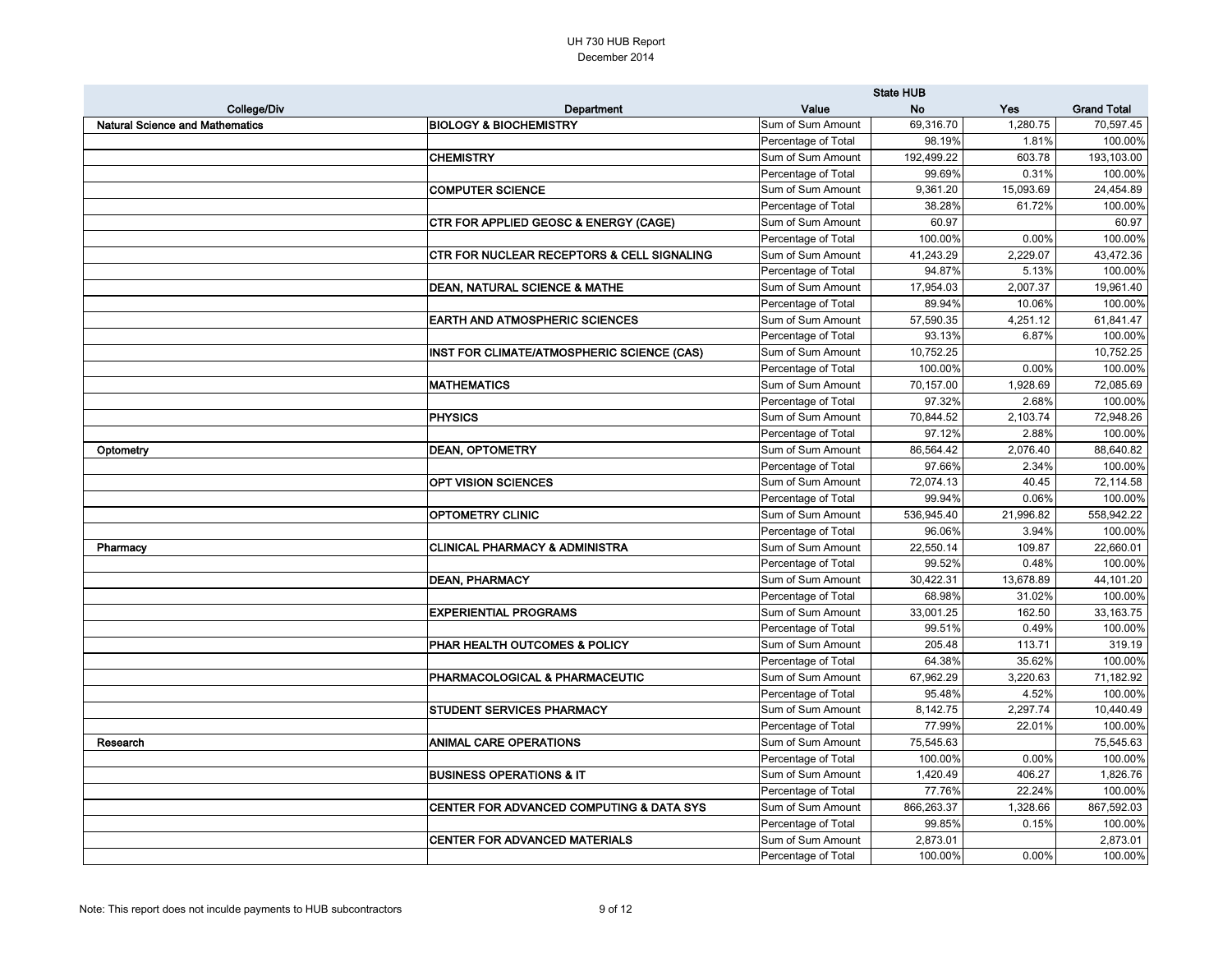|                        |                                                | <b>State HUB</b>    |            |           |                    |
|------------------------|------------------------------------------------|---------------------|------------|-----------|--------------------|
| <b>College/Div</b>     | Department                                     | Value               | <b>No</b>  | Yes       | <b>Grand Total</b> |
| Research               | <b>GRANT DEVELOPMENT</b>                       | Sum of Sum Amount   | 99.73      |           | 99.73              |
|                        |                                                | Percentage of Total | 100.00%    | 0.00%     | 100.00%            |
|                        | <b>GRANTS AND CONTRACTS</b>                    | Sum of Sum Amount   | 1,682.55   | 416.40    | 2,098.95           |
|                        |                                                | Percentage of Total | 80.16%     | 19.84%    | 100.00%            |
|                        | <b>HOUSTON COASTAL CENTER</b>                  | Sum of Sum Amount   | 911.03     |           | 911.03             |
|                        |                                                | Percentage of Total | 100.00%    | 0.00%     | 100.00%            |
|                        | <b>OFFICE OF TECHNOLOGY MANAGEMENT</b>         | Sum of Sum Amount   | 253,003.29 |           | 253,003.29         |
|                        |                                                | Percentage of Total | 100.00%    | 0.00%     | 100.00%            |
|                        | <b>RESEARCH</b>                                | Sum of Sum Amount   | 2,434.47   | 399.41    | 2,833.88           |
|                        |                                                | Percentage of Total | 85.91%     | 14.09%    | 100.00%            |
|                        | <b>RESEARCH INVESTMENT FUND</b>                | Sum of Sum Amount   | 11,968.44  | 2,536.13  | 14,504.57          |
|                        |                                                | Percentage of Total | 82.51%     | 17.49%    | 100.00%            |
|                        | <b>RESEARCH POLICIES/COMPLIANCE/COMMITTEES</b> | Sum of Sum Amount   | 958.02     | 53.35     | 1,011.37           |
|                        |                                                | Percentage of Total | 94.72%     | 5.28%     | 100.00%            |
|                        | <b>SPACE VACUUM EPITAXY CENTER</b>             | Sum of Sum Amount   | 209.41     |           | 209.41             |
|                        |                                                | Percentage of Total | 100.00%    | 0.00%     | 100.00%            |
|                        | <b>TIMES</b>                                   | Sum of Sum Amount   | 10,474.11  | 9,250.16  | 19,724.27          |
|                        |                                                | Percentage of Total | 53.10%     | 46.90%    | 100.00%            |
|                        | TX CTR SUPERCONDUCTIVITY AT UH                 | Sum of Sum Amount   | 147,346.45 | 2,625.39  | 149,971.84         |
|                        |                                                | Percentage of Total | 98.25%     | 1.75%     | 100.00%            |
|                        | <b>TX OBESITY RESEARCH CENTER</b>              | Sum of Sum Amount   | 4,940.57   | 1,220.90  | 6,161.47           |
|                        |                                                | Percentage of Total | 80.18%     | 19.82%    | 100.00%            |
|                        | UH SEQUENCING CORE FACILITY                    | Sum of Sum Amount   | 448.50     |           | 448.50             |
|                        |                                                | Percentage of Total | 100.00%    | 0.00%     | 100.00%            |
| <b>Student Affairs</b> | <b>ADMISSIONS</b>                              | Sum of Sum Amount   | 21,485.30  | 779.56    | 22,264.86          |
|                        |                                                | Percentage of Total | 96.50%     | 3.50%     | 100.00%            |
|                        | <b>CAMPUS RECREATION</b>                       | Sum of Sum Amount   | 10,746.56  | 6,954.85  | 17,701.41          |
|                        |                                                | Percentage of Total | 60.71%     | 39.29%    | 100.00%            |
|                        | <b>CENTER FOR STUDENT INVOLVEMENT</b>          | Sum of Sum Amount   | 122,323.70 | 9,011.02  | 131,334.72         |
|                        |                                                | Percentage of Total | 93.14%     | 6.86%     | 100.00%            |
|                        | <b>CENTER FOR STUDENT MEDIA</b>                | Sum of Sum Amount   | 7,279.23   | 3,084.11  | 10,363.34          |
|                        |                                                | Percentage of Total | 70.24%     | 29.76%    | 100.00%            |
|                        | <b>CENTER FOR STUDENTS W/DISABILITIES</b>      | Sum of Sum Amount   | 97,048.49  | 53,863.53 | 150,912.02         |
|                        |                                                | Percentage of Total | 64.31%     | 35.69%    | 100.00%            |
|                        | <b>CHILDREN'S LEARNING CENTER</b>              | Sum of Sum Amount   | 6,538.89   | 1,601.68  | 8,140.57           |
|                        |                                                | Percentage of Total | 80.32%     | 19.68%    | 100.00%            |
|                        | <b>CNTR FOR DIVERSITY &amp; INCLUSION</b>      | Sum of Sum Amount   | 95.13      | 3,436.81  | 3,531.94           |
|                        |                                                | Percentage of Total | 2.69%      | 97.31%    | 100.00%            |
|                        | <b>COUNSELING AND PSYCH SVCS</b>               | Sum of Sum Amount   | 319.98     | 626.21    | 946.19             |
|                        |                                                | Percentage of Total | 33.82%     | 66.18%    | 100.00%            |
|                        | <b>CTR FOR LEADERSHIP &amp; FSL</b>            | Sum of Sum Amount   | 78.00      | 278.80    | 356.80             |
|                        |                                                | Percentage of Total | 21.86%     | 78.14%    | 100.00%            |
|                        | <b>DEAN OF STUDENTS</b>                        | Sum of Sum Amount   | 8,837.84   | 1,328.52  | 10,166.36          |
|                        |                                                | Percentage of Total | 86.93%     | 13.07%    | 100.00%            |
|                        | <b>ENROLLMENT MANAGEMENT SERVICES</b>          | Sum of Sum Amount   | 44.23      | 446.41    | 490.64             |
|                        |                                                | Percentage of Total | 9.01%      | 90.99%    | 100.00%            |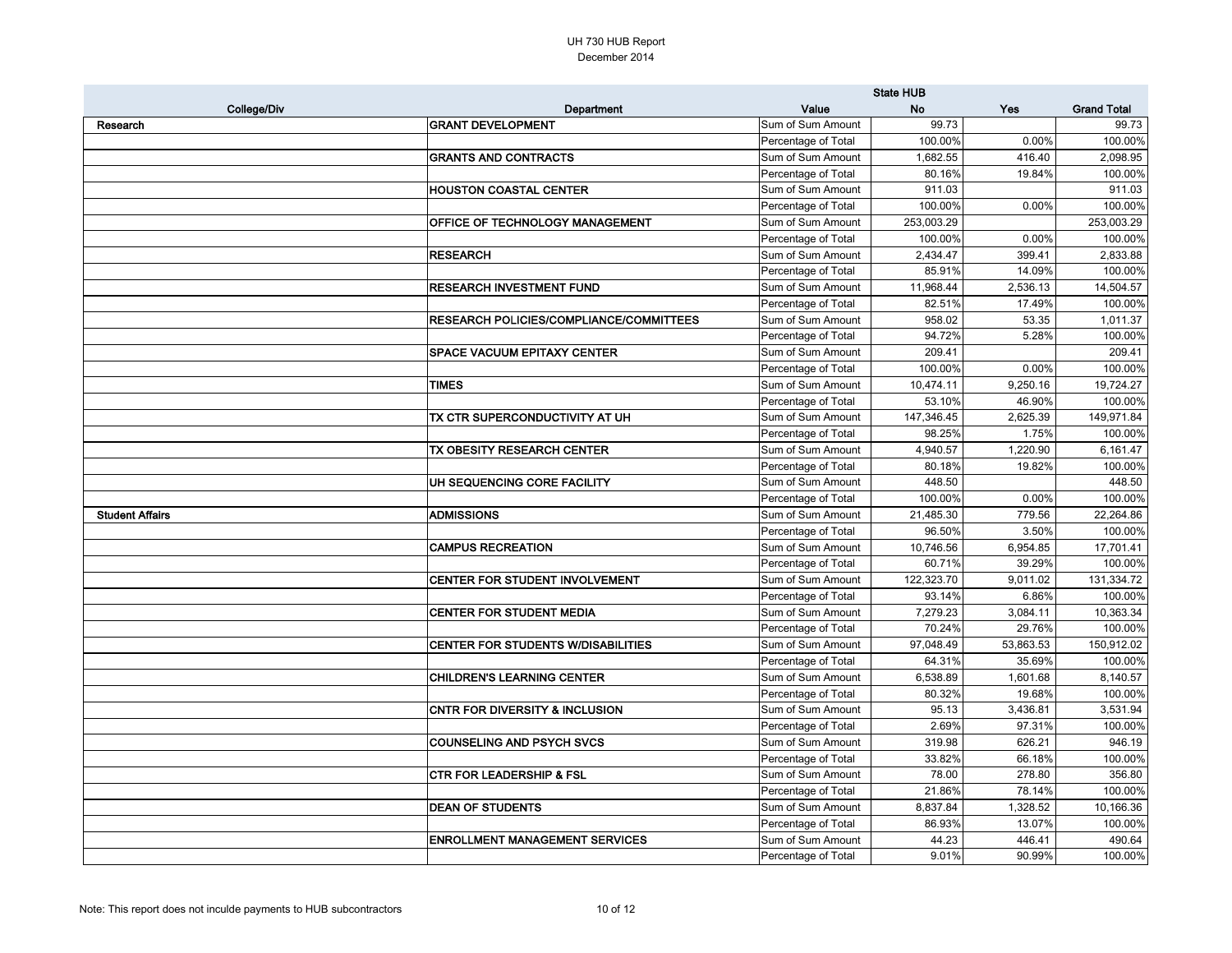|                        |                                           | <b>State HUB</b>    |            |           |                    |
|------------------------|-------------------------------------------|---------------------|------------|-----------|--------------------|
| College/Div            | Department                                | Value               | <b>No</b>  | Yes       | <b>Grand Total</b> |
| <b>Student Affairs</b> | <b>ENROLLMENT MGMT PROD SUPPORT</b>       | Sum of Sum Amount   |            | 2,169.90  | 2,169.90           |
|                        |                                           | Percentage of Total | 0.00%      | 100.00%   | 100.00%            |
|                        | <b>LGBT RESOURCE CENTER</b>               | Sum of Sum Amount   | 2,650.36   | 25.36     | 2,675.72           |
|                        |                                           | Percentage of Total | 99.05%     | 0.95%     | 100.00%            |
|                        | <b>OFFICE OF THE UNIVERSITY REGISTRAR</b> | Sum of Sum Amount   | 5,328.45   | 1,008.62  | 6,337.07           |
|                        |                                           | Percentage of Total | 84.08%     | 15.92%    | 100.00%            |
|                        | <b>RELIGION CENTER</b>                    | Sum of Sum Amount   | 3,993.73   | 275.93    | 4,269.66           |
|                        |                                           | Percentage of Total | 93.54%     | 6.46%     | 100.00%            |
|                        | <b>SCHOLARSHIPS AND FINANCIAL AID</b>     | Sum of Sum Amount   | 22,416.18  | 2,591.20  | 25,007.38          |
|                        |                                           | Percentage of Total | 89.64%     | 10.36%    | 100.00%            |
|                        | <b>STU COMMUNICATION &amp; MARKETING</b>  | Sum of Sum Amount   | 1,599.92   |           | 1,599.92           |
|                        |                                           | Percentage of Total | 100.00%    | 0.00%     | 100.00%            |
|                        | <b>STUDENT AFFAIRS</b>                    | Sum of Sum Amount   | 14,918.79  | 361.58    | 15,280.37          |
|                        |                                           | Percentage of Total | 97.63%     | 2.37%     | 100.00%            |
|                        | <b>STUDENT AFFAIRS IT SERVICES</b>        | Sum of Sum Amount   | 154.87     |           | 154.87             |
|                        |                                           | Percentage of Total | 100.00%    | 0.00%     | 100.00%            |
|                        | <b>STUDENT HEALTH CENTER</b>              | Sum of Sum Amount   | 32,120.17  | 12,983.88 | 45,104.05          |
|                        |                                           | Percentage of Total | 71.21%     | 28.79%    | 100.00%            |
|                        | STUDENT HOUSING - RESID LIFE (PH)         | Sum of Sum Amount   | 19,171.19  | 2,455.05  | 21,626.24          |
|                        |                                           | Percentage of Total | 88.65%     | 11.35%    | 100.00%            |
|                        | UNIVERSITY CAREER SERVICES                | Sum of Sum Amount   | 2,904.93   | 374.99    | 3,279.92           |
|                        |                                           | Percentage of Total | 88.57%     | 11.43%    | 100.00%            |
|                        | UNIVERSITY CENTER                         | Sum of Sum Amount   | 43,178.23  | 15,123.17 | 58,301.40          |
|                        |                                           | Percentage of Total | 74.06%     | 25.94%    | 100.00%            |
|                        | <b>URBAN EXPERIENCE VPSA</b>              | Sum of Sum Amount   | 381.11     |           | 381.11             |
|                        |                                           | Percentage of Total | 100.00%    | 0.00%     | 100.00%            |
|                        | <b>VETERAN SERVICES</b>                   | Sum of Sum Amount   | 1,956.40   | 97.50     | 2,053.90           |
|                        |                                           | Percentage of Total | 95.25%     | 4.75%     | 100.00%            |
|                        | <b>WELLNESS CENTER</b>                    | Sum of Sum Amount   | 770.50     |           | 770.50             |
|                        |                                           | Percentage of Total | 100.00%    | 0.00%     | 100.00%            |
|                        | <b>WOMEN'S RESOURCE CENTER</b>            | Sum of Sum Amount   |            | 14.75     | 14.75              |
|                        |                                           | Percentage of Total | 0.00%      | 100.00%   | 100.00%            |
| Technology             | CENTER FOR TECHNOLOGY LITERACY            | Sum of Sum Amount   | 4,532.45   | 48.68     | 4,581.13           |
|                        |                                           | Percentage of Total | 98.94%     | 1.06%     | 100.00%            |
|                        | <b>CONSTRUCTION MANAGEMENT</b>            | Sum of Sum Amount   | 1,768.31   |           | 1,768.31           |
|                        |                                           | Percentage of Total | 100.00%    | 0.00%     | 100.00%            |
|                        | <b>CTR FOR INFO SCRTY, RES &amp; EDU</b>  | Sum of Sum Amount   | 4,454.75   | 170.91    | 4,625.66           |
|                        |                                           | Percentage of Total | 96.31%     | 3.69%     | 100.00%            |
|                        | <b>DEAN, TECHNOLOGY</b>                   | Sum of Sum Amount   | 13,508.48  | 7,549.50  | 21,057.98          |
|                        |                                           | Percentage of Total | 64.15%     | 35.85%    | 100.00%            |
|                        | <b>ENGINEERING TECHNOLOGY</b>             | Sum of Sum Amount   | 118,748.60 | 679.58    | 119,428.18         |
|                        |                                           | Percentage of Total | 99.43%     | 0.57%     | 100.00%            |
|                        | HUMAN DEVELOP AND CONSUMER SCI            | Sum of Sum Amount   | 589.82     | 1,152.58  | 1,742.40           |
|                        |                                           | Percentage of Total | 33.85%     | 66.15%    | 100.00%            |
|                        | <b>INFORMATION &amp; LOGISTICS TECH</b>   | Sum of Sum Amount   | 11,774.05  | 2,026.63  | 13,800.68          |
|                        |                                           | Percentage of Total | 85.31%     | 14.69%    | 100.00%            |
|                        |                                           |                     |            |           |                    |